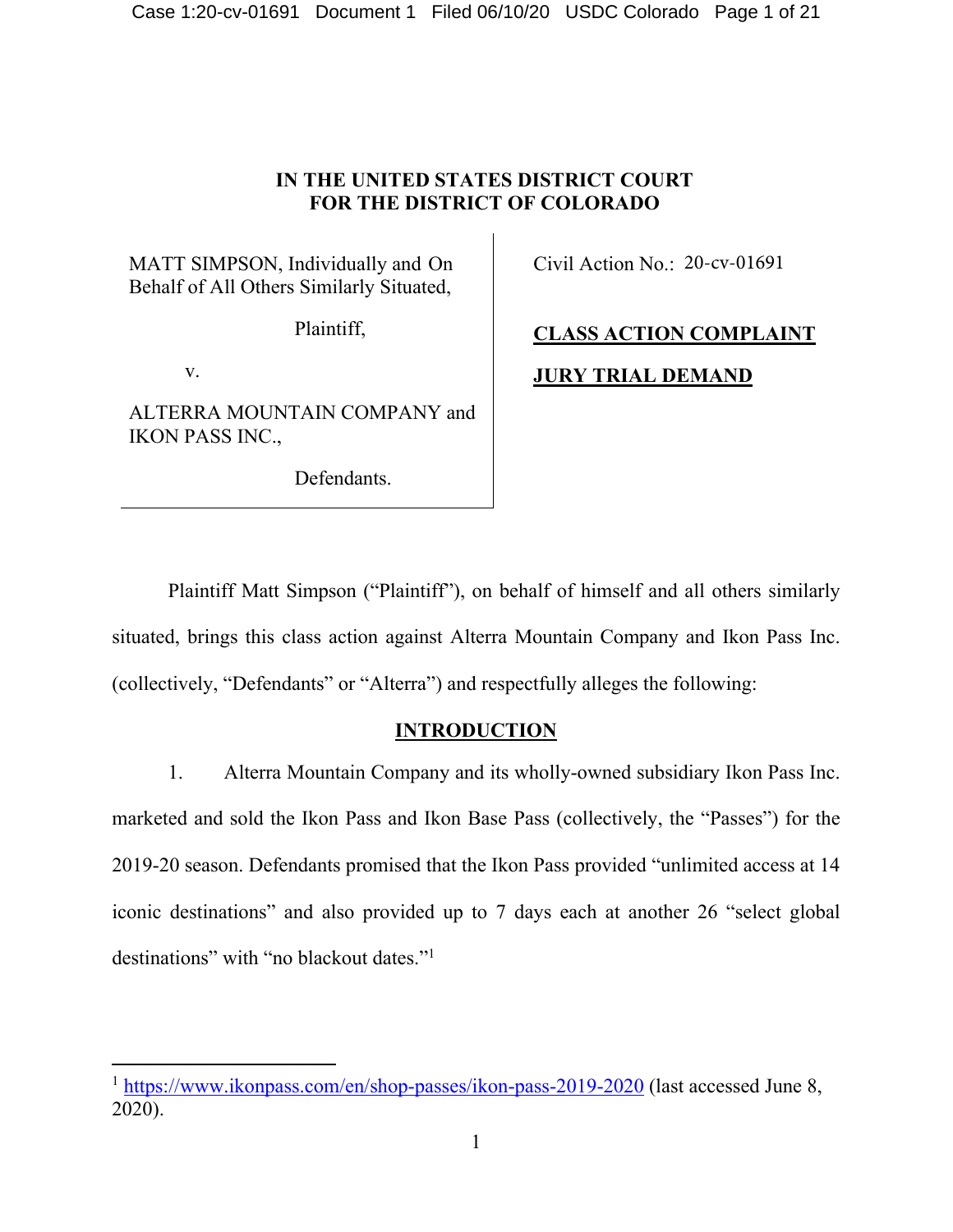2. Alterra publicly announced on March 14, 2020, that due to the COVID-19 outbreak, as of March 15, 2020 all of its North American ski resorts would be closed until further notice.

3. Alterra did not offer refunds to purchasers of the Passes based on their inability to use their Passes for the remainder of the 2019-20 ski season and have retained the Pass purchasers' payments.

4. Plaintiff brings this class action suit on behalf of himself and all others similarly situated to seek redress for Defendants' refusal to refund fees after they closed all of their North American ski resorts, much earlier than the promised duration of the ski season. Alterra collected fees from skiers, snowboarders (also referred to herein as "riders"), and others, but then deprived them of the promised "unlimited" skiing and snowboarding.

#### **JURISDICTION AND VENUE**

5. This Court has subject matter jurisdiction over this controversy pursuant to the Class Action Fairness Act ("CAFA"), 28 U.S.C. § 1332(d), because (a) the proposed Class, defined below, consists of more than one hundred members; (b) the parties are minimally diverse, as members of the proposed Class are citizens of states different than Defendants' home state; and (c) the aggregate amount in controversy exceeds \$5 million, exclusive of interests and costs.

6. This Court has supplemental jurisdiction over Plaintiff's state law claims pursuant to 28 U.S.C. § 1367.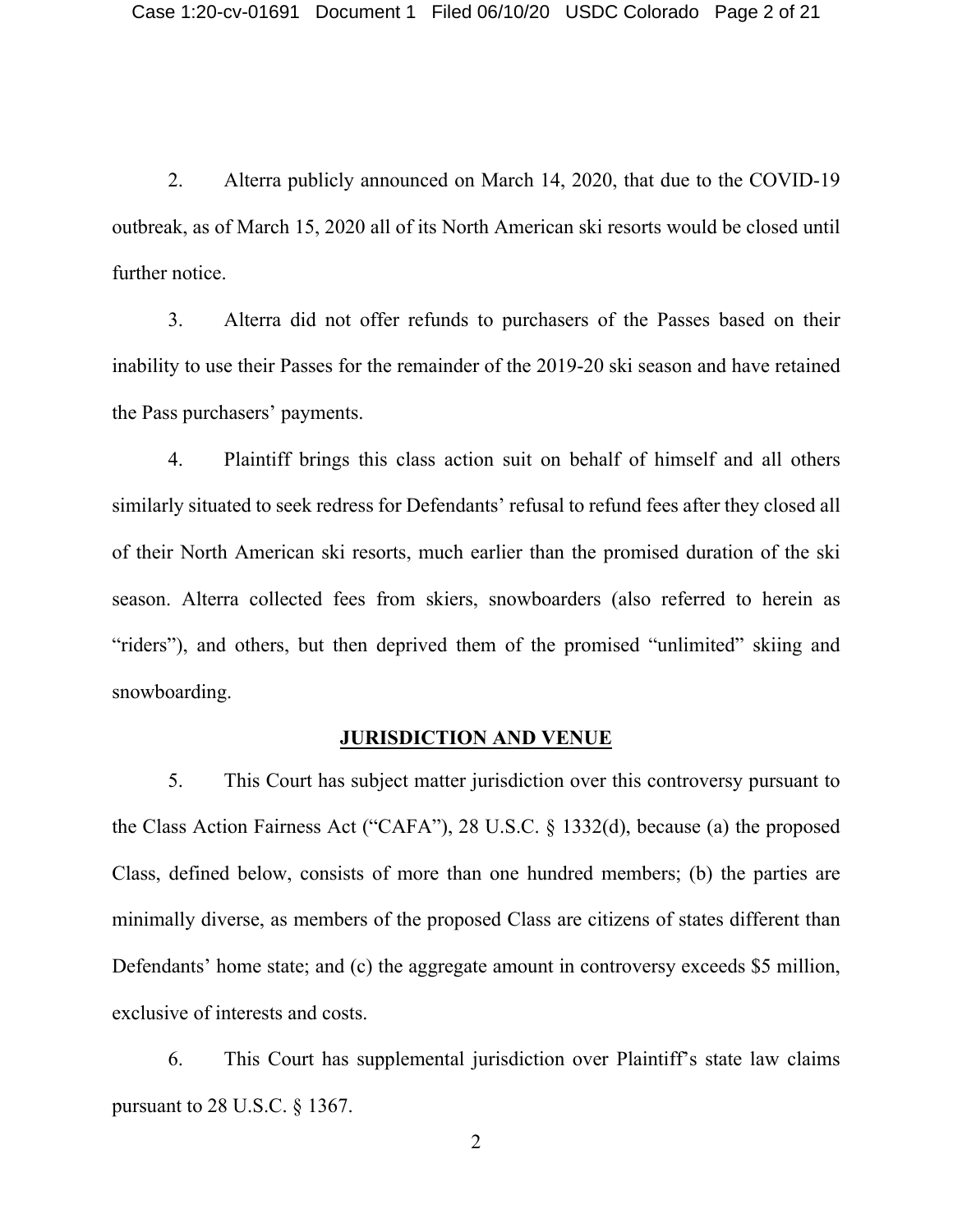7. This Court has personal jurisdiction over Defendants because Defendants' principal places of business are within this District.

8. Venue is proper in this District under 28 U.S.C. § 1391 because Defendants maintain their principal place of business within the District and a substantial part of the events giving rise to Plaintiff's claims occurred here.

#### **PARTIES**

9. Plaintiff Matt Simpson is a citizen of Colorado and resides in Glenwood Springs, Colorado. Mr. Simpson purchased an Ikon Base Pass from Defendants for the 2019-20 season. Plaintiff Simpson was prevented from using the entire value of his Ikon Base Pass as a result of the Alterra closure.

10. Defendant Alterra Mountain Company is a Delaware corporation, with its principal place of business in Denver, Colorado. Alterra Mountain Company, among other things, owns and operates ski resorts in North America.

11. Defendant Ikon Pass, Inc. is a Delaware corporation, with its principal place of business in Denver, Colorado. Ikon Pass, Inc. is a wholly-owned subsidiary of Alterra Mountain Company and it sells the Passes to customers such as Plaintiff and Class Members.

#### **FACTUAL ALLEGATIONS**

12. Defendant Alterra owns and operates 15 North American ski resorts, including destinations such as Squaw Valley, Alpine Meadows and Mammoth Mountain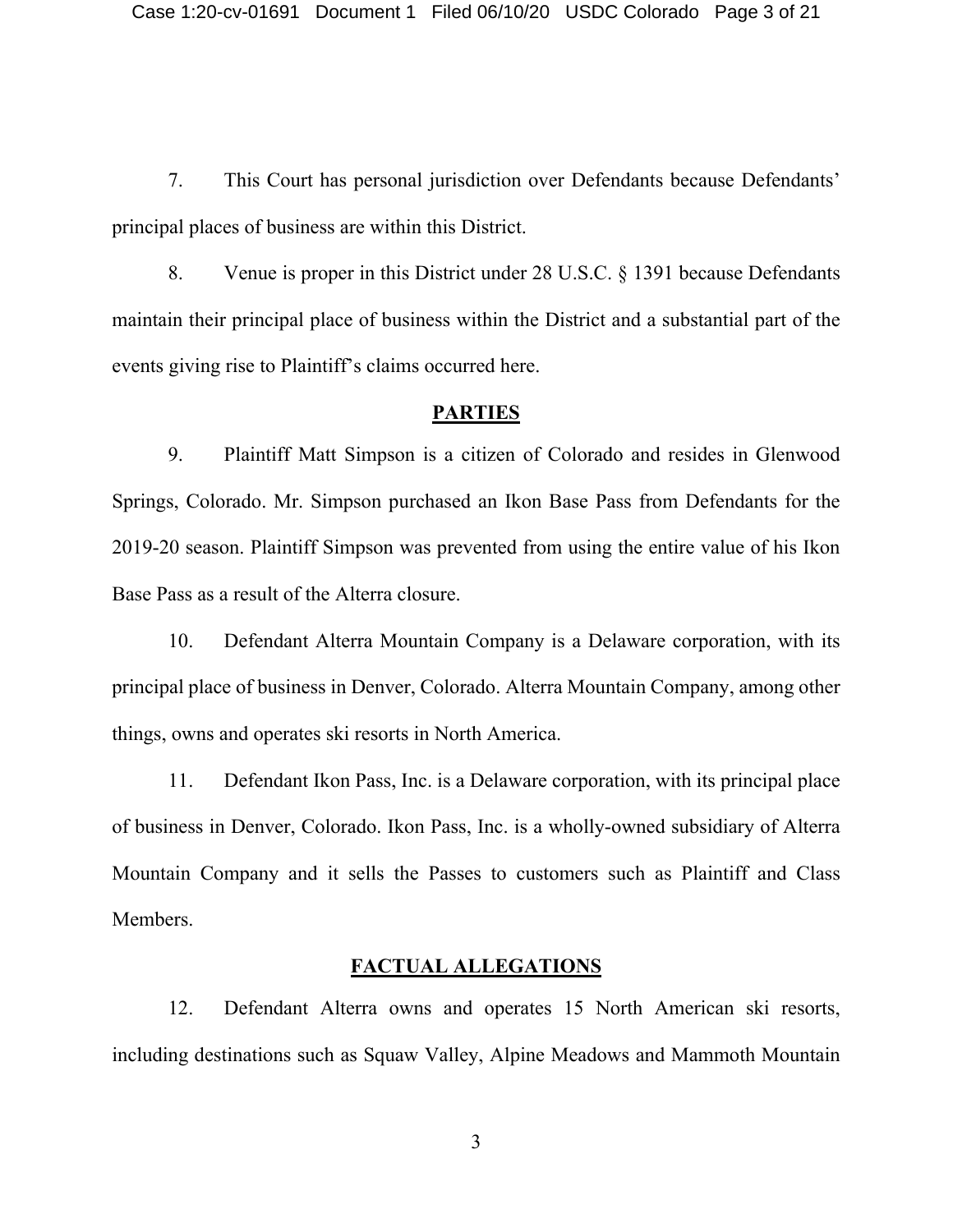in California, Steamboat and Winter Park Resort in Colorado, Deer Valley Resort in Utah, and several others.

13. Defendants sell daily lift tickets, and also marketed and sold two types of passes for the 2019-20 season—the Ikon Pass and the Ikon Base Pass. The Passes grant the purchasers varying degrees of access to not only the 15 ski resorts owned and operated by Alterra, but also several others in North America and beyond.

14. According to Alterra, "The Ikon Pass unlocks adventure with access to 38 iconic winter destinations across the Americas, Japan, Australia and New Zealand and is a collaboration of industry leaders - Alterra Mountain Company, Aspen Skiing Company, Boyne Resorts, POWDR, Jackson Hole Mountain Resort, Alta Ski Area, Snowbird, SkiBig3, Revelstoke Mountain Resort, Sugarbush Resort, Thredbo, Niseko United, Valle Nevado, and NZ Ski. Each demonstrates integrity, character and independence that is reflected in their mountains and guests."2

15. Alterra promised purchasers of the Ikon Pass "unlimited access" to 14 ski resorts, seven days of access each at another 16 ski resorts, and a combined seven days of access at seven other ski resorts, all "with no blackout dates." The Ikon Pass cost \$949 for

<sup>2</sup> https://www.alterramtnco.com/news/2019/02/26/19-20-ikon-pass-launch-release.html (last accessed June 8, 2020).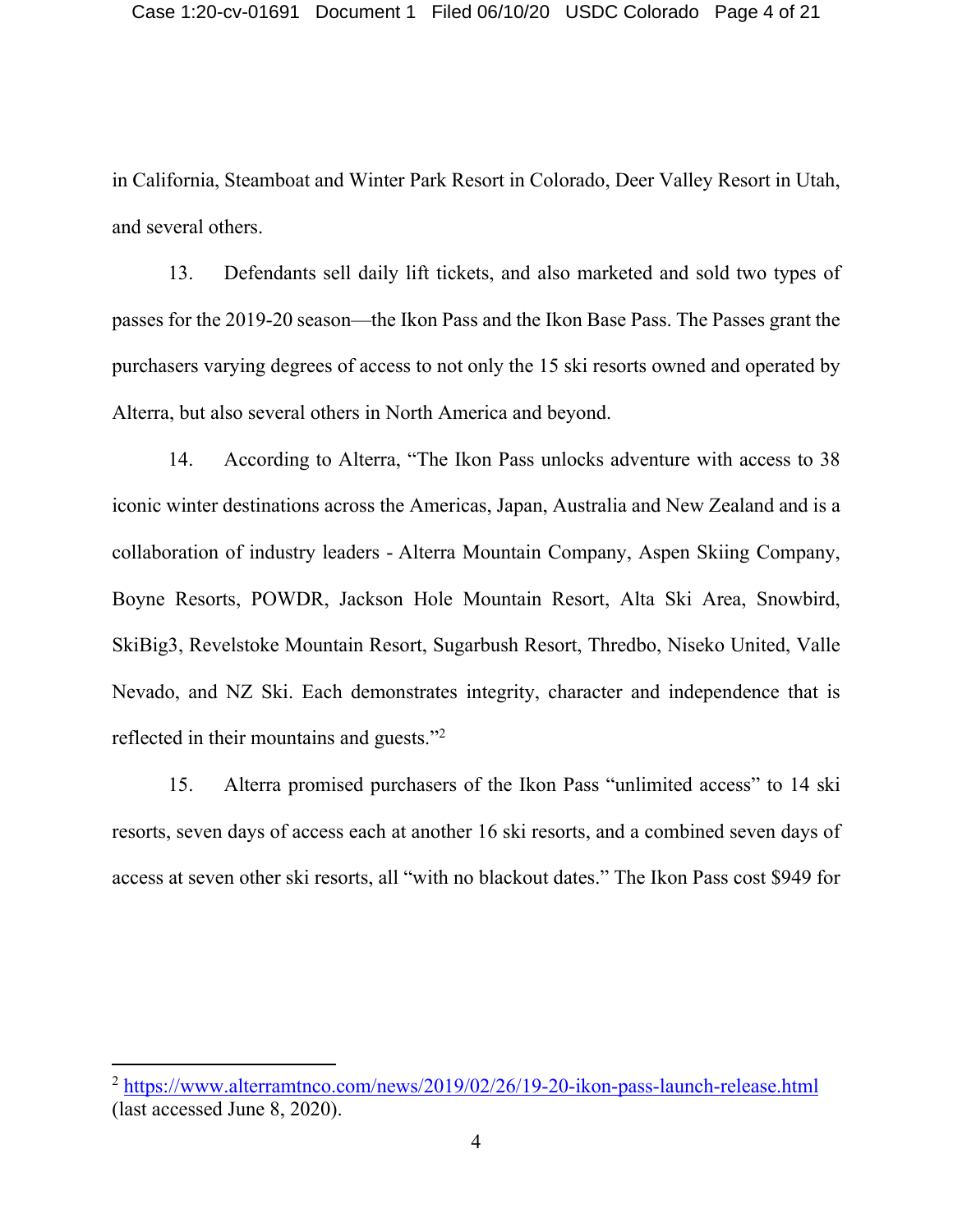adults, \$699 for young adults, \$199 or \$299 for children, and \$49 for children aged 4 and under. $3$ 

16. Similarly, Alterra represented to and promised purchasers of the Ikon Base Pass "unlimited/select access" to 12 ski resorts, five days of access each at another 19 ski resorts, and a combined five days of access at six other ski resorts, all "with no blackout dates." The Ikon Base Pass cost \$649 for adults, \$499 for young adults, \$159 or \$259 for children, and \$49 for children aged 4 and under.<sup>4</sup>

17. The individual daily rates for ski and snowboard passes are high, so customers who anticipate skiing or riding a number of days will assess their own needs and purchase the appropriate Pass. Many people take Spring Break ski vacations in March and April. For them, the cost effective way to purchase lift tickets was to purchase one type of Ikon Pass.

18. Defendants touted the extended length of the ski and snowboard season at their ski resorts as a benefit to prospective purchasers of the Passes. For instance, in an article published on March 6, 2019, Defendants stated that one of their ski resorts, Squaw Valley Alpine Meadows "plans to once again host the longest ski season in Tahoe."<sup>5</sup> That

<sup>3</sup> https://www.alterramtnco.com/news/2019/02/26/19-20-ikon-pass-launch-release.html (last accessed June 8, 2020).

<sup>4</sup> https://www.alterramtnco.com/news/2019/02/26/19-20-ikon-pass-launch-release.html (last accessed June 8, 2020).

<sup>5</sup> https://squawalpine.com/explore/blog/squaw-valley-alpine-meadows-extending-seasonjuly-7 (last accessed June 8, 2020).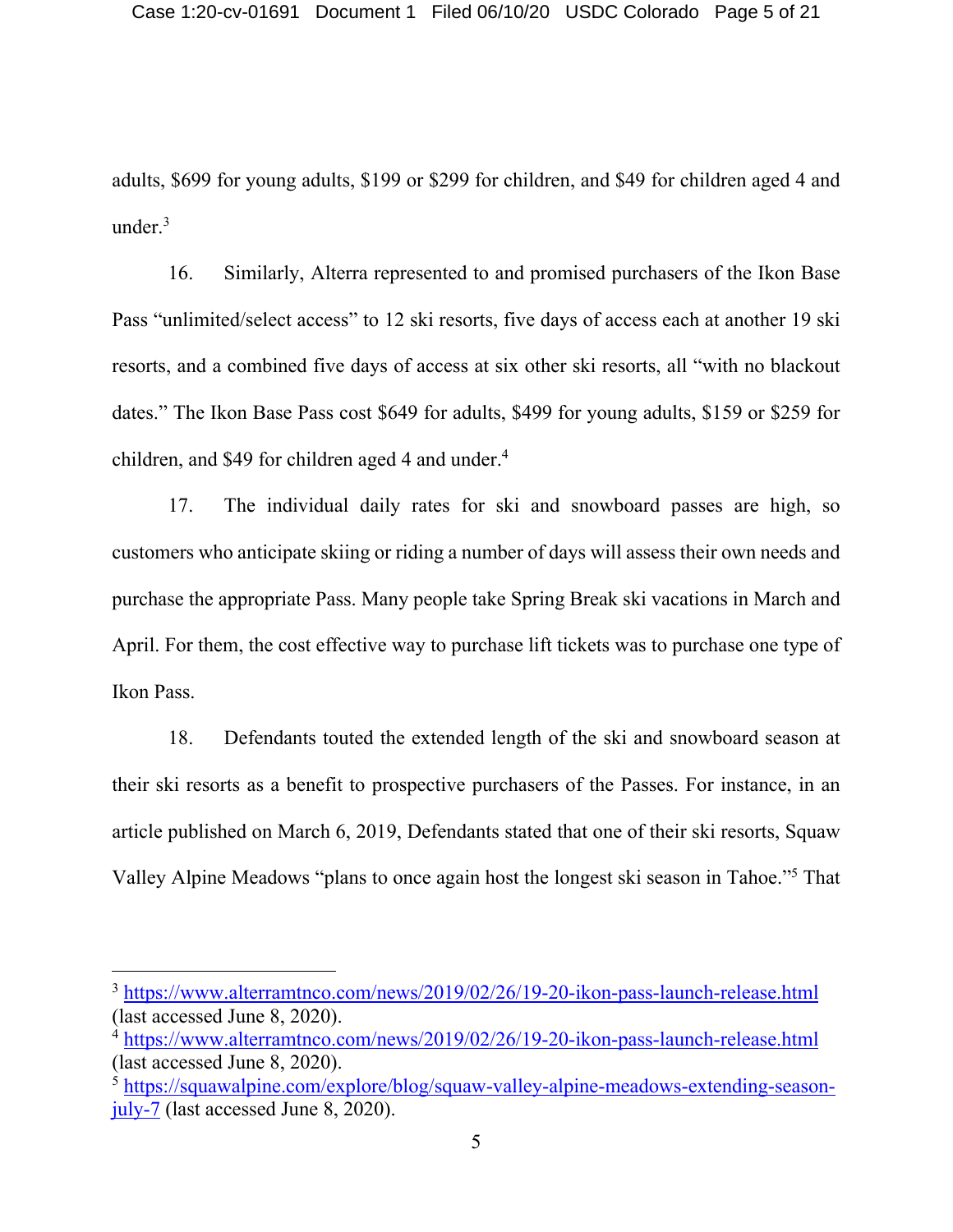article stated that the Squaw Valley ski resort "plans to operate…until July 7 [2019]." In the same paragraph, the article markets that "the 2019-20 Ikon Pass is now on sale" and includes a hyperlink to the ikonpass.com website where customers could purchase the Passes.

19. Similarly, Defendants' Mammoth Mountain ski resort remained open into June, July, and even August in recent years.

20. Without giving any prior notification to Plaintiff or Class Members, on March 14, 2020, Defendants initiated the Alterra Closure by abruptly suspending all operations at their ski resorts. In its March 14, 2020 announcement, Alterra Mountain Company's Chief Executive Officer stated that Alterra "will suspend operations at our 15 North American ski resorts, starting the morning of Sunday, March 15, until further notice. All lift operations, food and beverage, retail and rental services will be closed until further notice."6

21. By closing all of their ski resorts effective March 15, 2020, Defendants deprived Plaintiff and Class Members of over one-third of the ski and snowboard season.

22. As part of the Alterra Closure, Defendants eliminated virtually all employees to greatly reduce their operating costs.

<sup>6</sup> https://www.alterramtnco.com/news/2020/03/14/alterra-mountain-company-closureannouncement (last accessed June 8, 2020).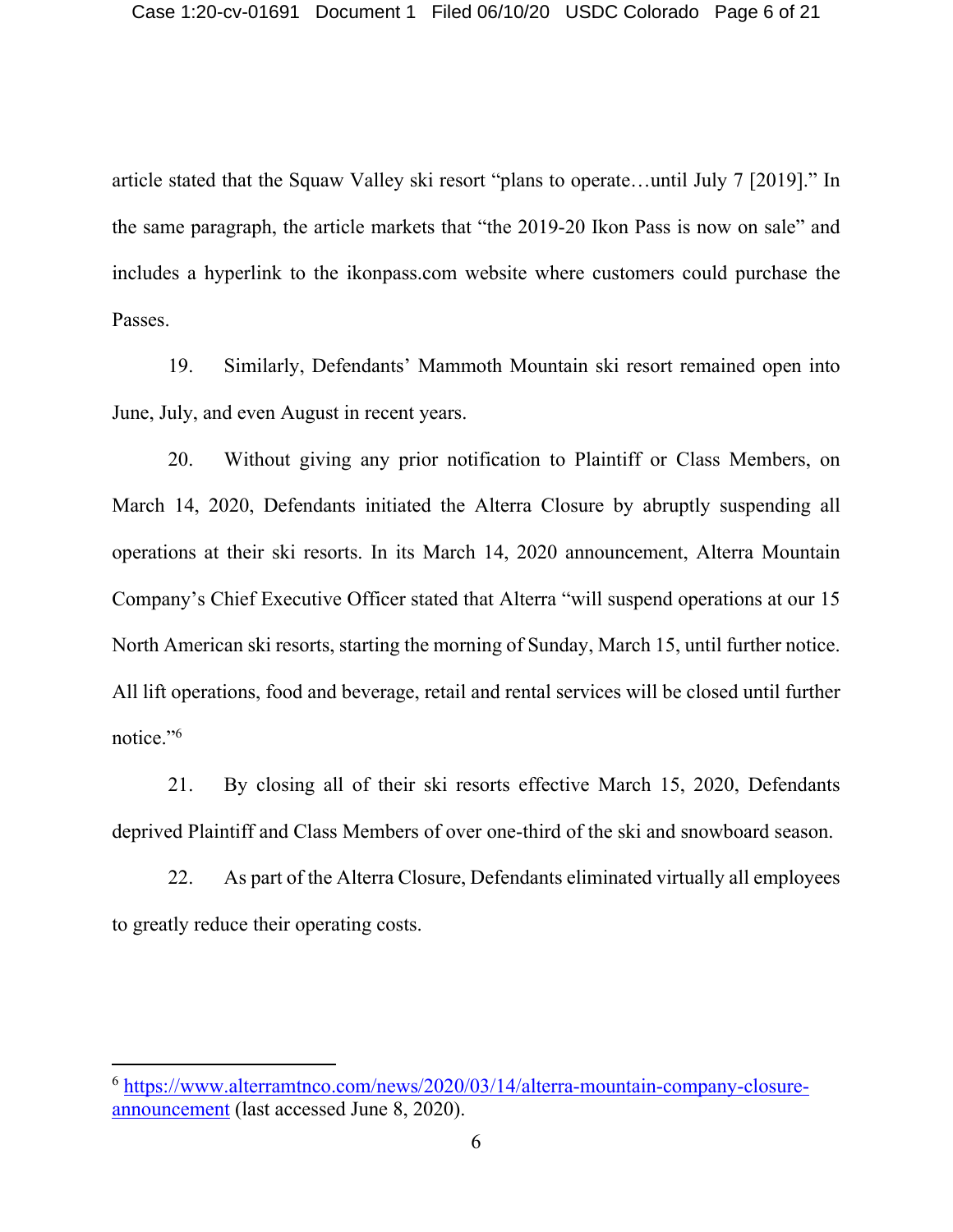23. Thus, Defendants have eliminated virtually all of their costs of operating their ski resorts, yet have refused to refund any portion of the costs paid for the Passes by Plaintiff and the Class Members, which Passes were purchased with Defendants' representations they could be used for the full duration of the ski and snowboard season.

24. Rather than refund the costs paid for the Passes, Defendants have retained 100% of the fees paid by Plaintiff and Class Members for their Passes even after Defendants closed their resorts after only about two-thirds of the ski season had occurred. Defendants have not refunded any portion of such Pass fees. Instead, Defendants have offered to double the "renewal discount" for Passes for the 2020-21 season. Thus, Defendants offered 2019-20 Pass holders a discount of \$200 for 2020-21 Ikon Passes (instead of the normal \$100 for early purchase) and a discount of \$100 for 2020-21 Ikon Base Passes (instead of the normal \$50 offered for early purchase).<sup>7</sup> Passes must be purchased prior to May 27, 2020 to receive these prices.

25. Thus, to get the alleged "benefit" of the \$100 discount for the Passes, Plaintiff and the Class Members must spend more money to renew a Pass that they may neither want nor use. Absent spending more money to purchase a 2020-21 Pass, Plaintiff and Class Members receive no "benefit" whatsoever. Meanwhile, during a time of historic economic uncertainty and record unemployment including, on information and belief, Class

<sup>7</sup> https://www.alterramtnco.com/news/2020/04/14/ikon-pass-announces-updates-to-20- 21-season-passes (last accessed June 8, 2020).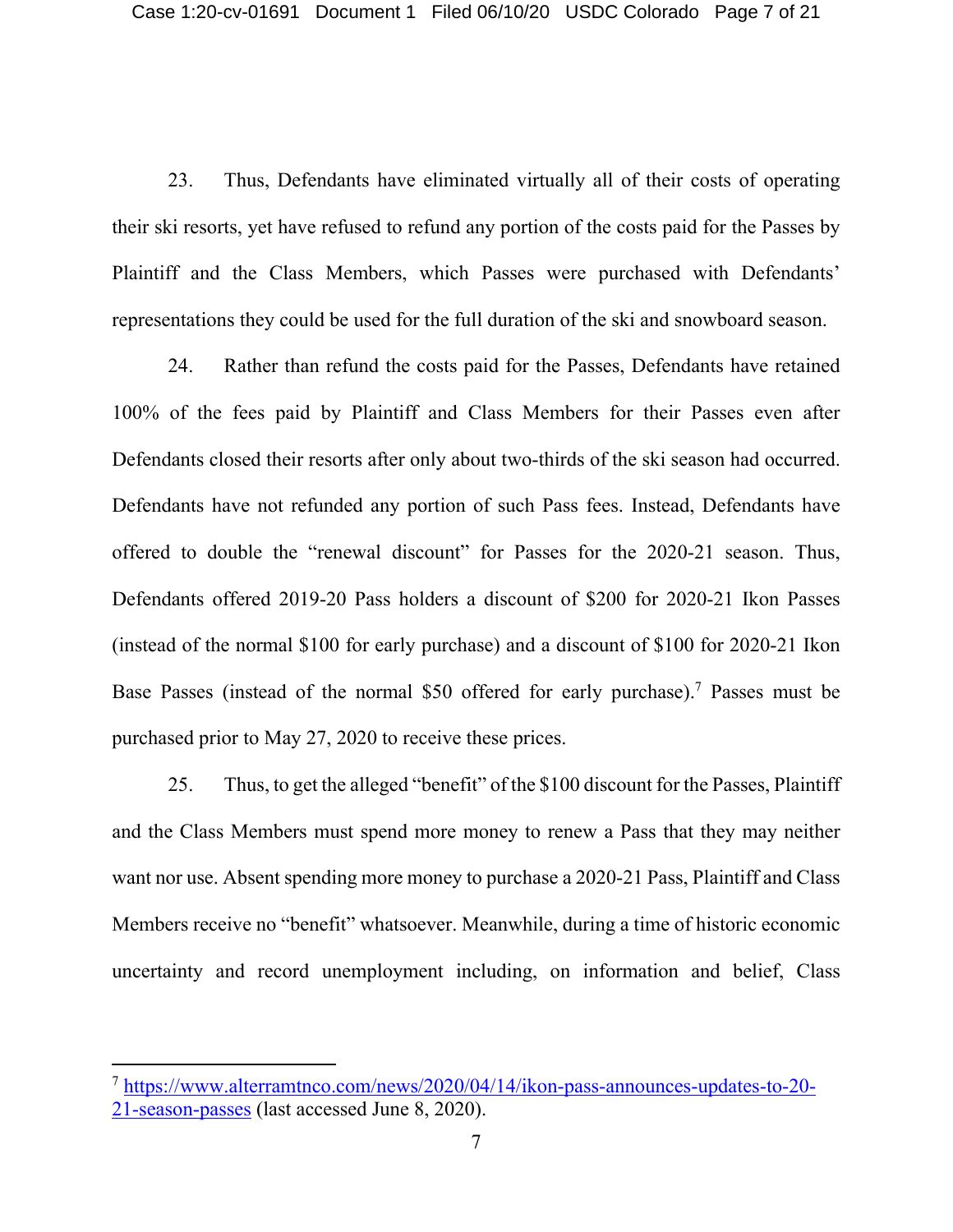Members, Defendants refuse to refund Plaintiff and Class Members their overpayment for the Passes. Instead, Defendants unlawfully continue to retain the entire purchase price paid by Plaintiff and Class Members for the Passes.

26. Plaintiff seeks relief in this action individually, and on behalf of all of Defendants' customers nationwide that purchased Ikon Passes or Ikon Base Passes for the 2019-2020 season. Plaintiff seeks relief for himself and all Class Members for Defendants' breach of contract, breach of express warranties, negligent misrepresentation, unjust enrichment, and conversion as well as violations of state consumer protection statutes.

#### **CLASS ACTION ALLEGATIONS**

27. Plaintiff brings this action on behalf of himself and as a class action under Rule 23(a) and (b)(3) of the Federal Rules of Civil Procedure seeking damages on behalf of himself and Class Members nationwide:

> All persons in the United States who purchased an Ikon Pass or an Ikon Base Pass for the 2019-20 season.

28. The above-defined class is referred to herein as the "Class."

29. Excluded from the Class are: a) any Judge or Magistrate presiding over this action and members of their families; b) Defendants, Defendants' subsidiaries, parents, successors, predecessors, and any entity in which Defendants or their parents have a controlling interest and their current or former employees; c) persons who properly execute and file a timely request for exclusion from the Class; d) the legal representatives, successors or assigns of any such excluded persons; and e) all persons who have previously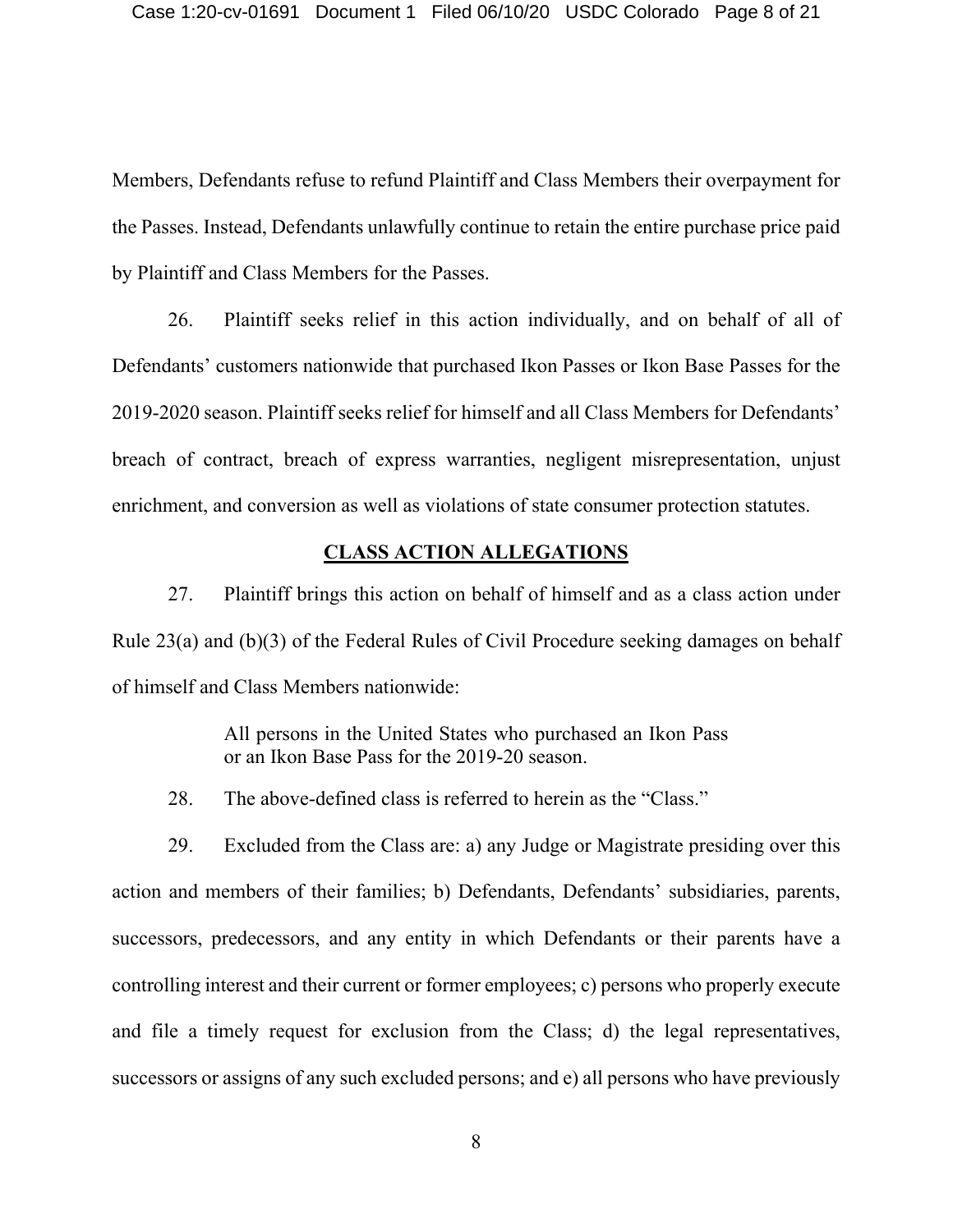had claims finally adjudicated or who have released their claims against Defendants similar to those alleged herein.

30. Plaintiff reserves his right to amend the Class definitions if discovery or further investigation reveals that any Class should be expanded or narrowed, divided into additional subclasses under Rule  $23(c)(5)$ , or modified in any other way

31. While the exact number and identities of the Class Members are unknown at this time, and can only be ascertained through appropriate discovery, on information and belief, the Class is so numerous that joinder of all Class Members is impracticable. Upon information and belief, all Class Members are readily identifiable because Defendants maintain electronic records of all Pass holders' identity and contact information.

32. Common questions of law and fact exist as to all members of the Class. Such questions of law and fact common to the Class include, but are not limited to, whether Defendants breached their contract and/or their warranty with their Pass customers, whether Defendants negligently made misrepresentations, whether Defendants were unjustly enriched, whether Defendants are liable for conversion, and whether Defendants violated certain state consumer protection statutes.

33. Plaintiff's claims are typical of the claims of all Class Members because such claims arise from the Defendants' wrongful conduct, as alleged above. Plaintiff has no interests that conflict with the interests of the other Class Members.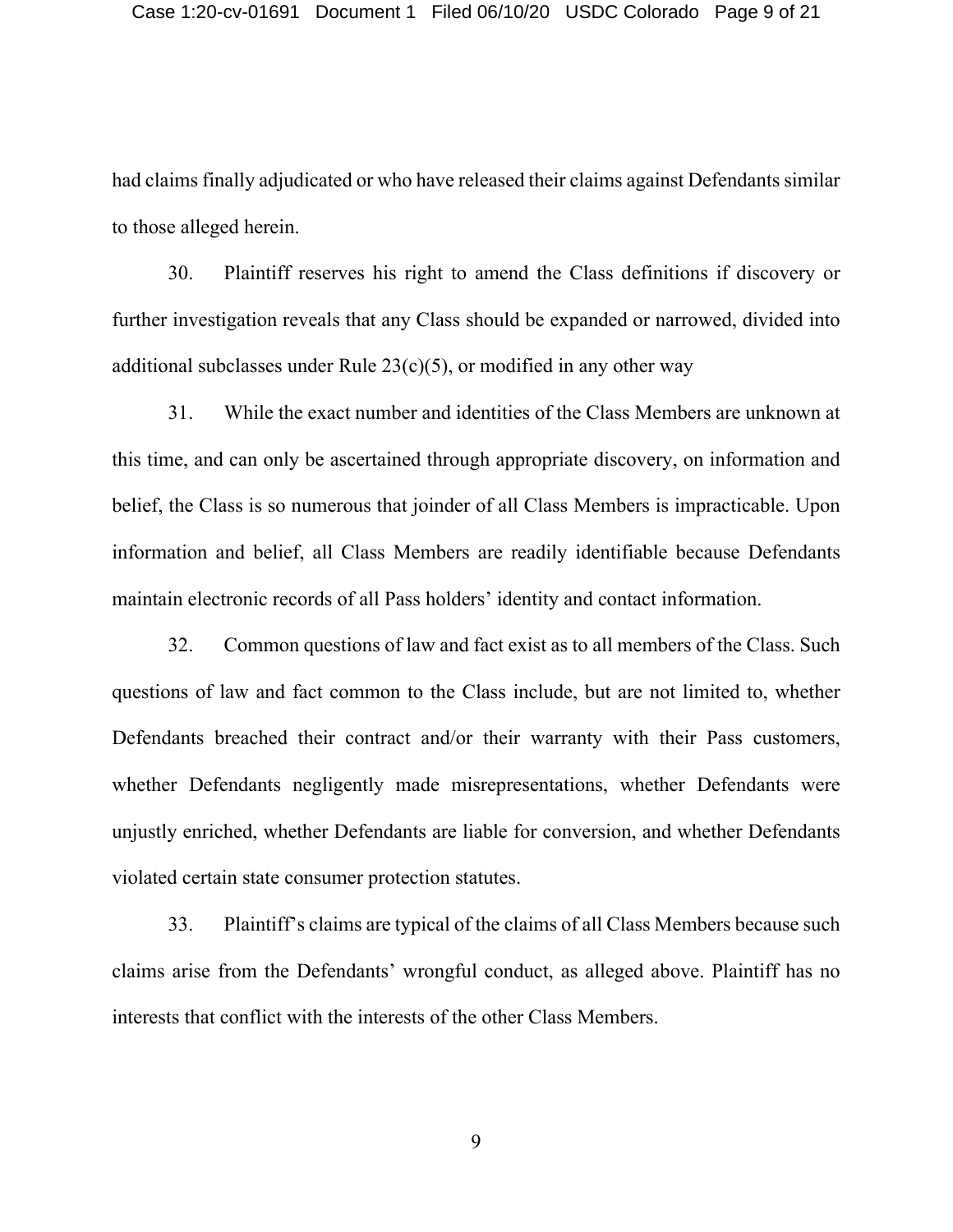34. Questions of law and fact common to all Plaintiff and Class Members predominate over any questions affecting only individual Class Members, including legal and factual issues relating to liability and damages.

35. Plaintiff will fairly and adequately represent and protect the interests of the Class Members. Plaintiff has retained competent counsel experienced in complex commercial litigation and class actions to represent himself and the Class.

36. Class action treatment is a superior method for the fair and efficient adjudication of the controversy, in that, among other things, such treatment will permit a large number of similarly situated persons to prosecute their common claims in a single forum simultaneously, efficiently, and without the unnecessary duplication of evidence, effort, and expense that numerous individual actions would engender. The benefits of proceeding through the class mechanism, including providing injured persons or entities with a method for obtaining redress for claims that might not be practicable to pursue individually, substantially outweigh any difficulties that may arise in management of this class action.

37. Absent a class action, most Class members would likely find the cost of litigating their claims prohibitively high and would therefore have no effective remedy at law. Because of the relatively small size of the individual Class members' claims compared to the anticipated costs of the litigation, it is likely that only a few, if any, Class members could afford to seek legal redress for the harms caused by Defendants' actions.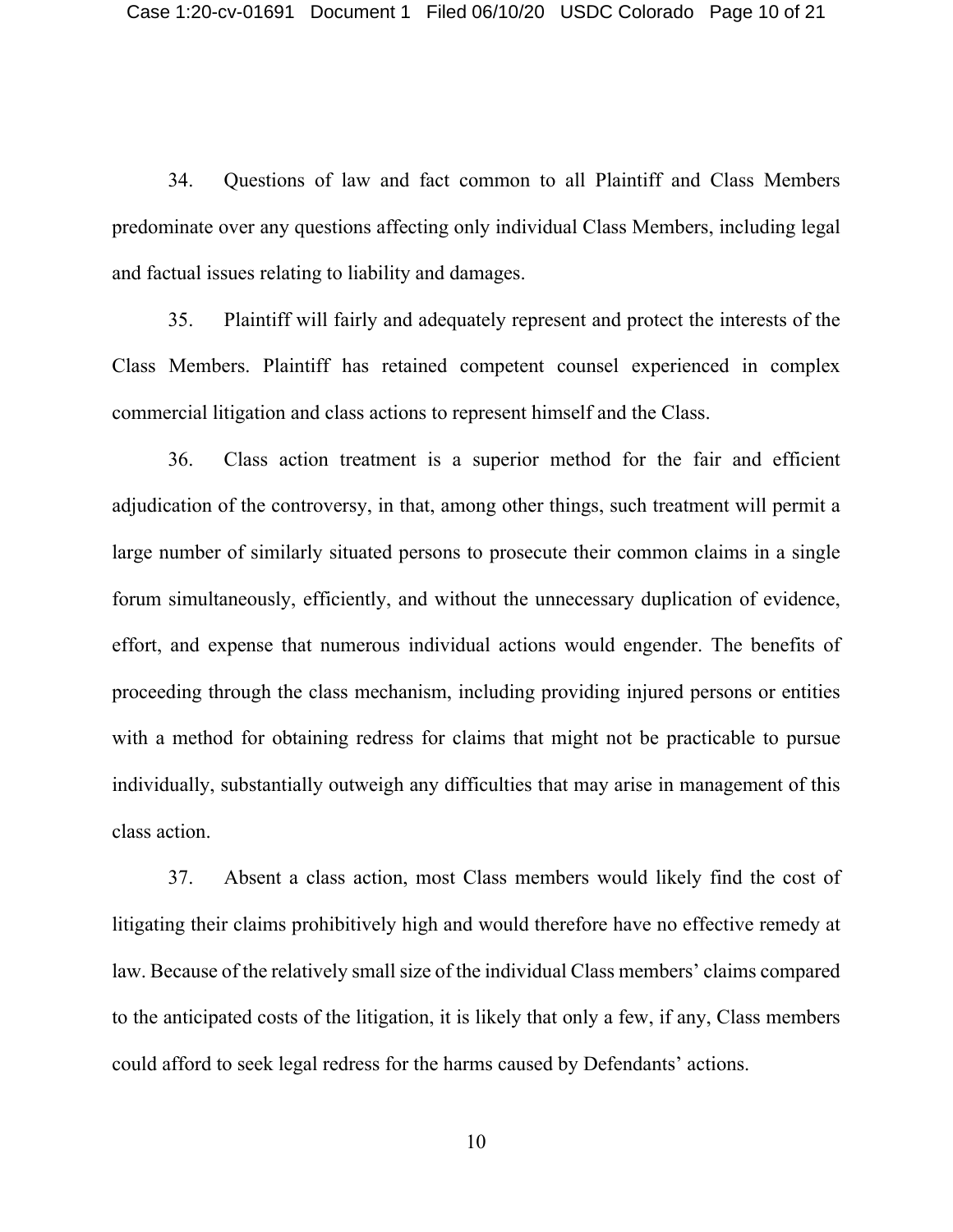#### **CLAIMS FOR RELIEF**

# **COUNT I Nationwide Class Breach of Contract**

38. Plaintiff hereby repeats and realleges the foregoing paragraphs, as if fully alleged herein.

39. Plaintiff brings this claim individually and on behalf of the members of the proposed Nationwide Class against Defendants.

40. Defendants offered the Passes to Plaintiff and Class Members to provide access, including skiing and riding, to their ski resorts for the entire 2019-20 season in exchange for Plaintiff's and Class Members' payment in full of Pass fees.

41. Plaintiff and all Class Members accepted Defendants' contractual offer and fully performed and complied with all conditions precedent including full payment to Defendants for the Passes. Defendants received all Pass revenue for the 2019-20 ski and snowboard season prior to the start of the season.

42. Defendants breached these contracts by retaining Plaintiff's and Class Members' Pass fees while all of their ski resorts remain closed, terminating over one-third of the ski and snowboard season that Defendants contractually promised to Plaintiff and Class Members. Plaintiff and Class Members have suffered an injury through the full payment of Pass fees, without a refund, while not having the contractually promised duration of access to Defendants' North American ski resorts.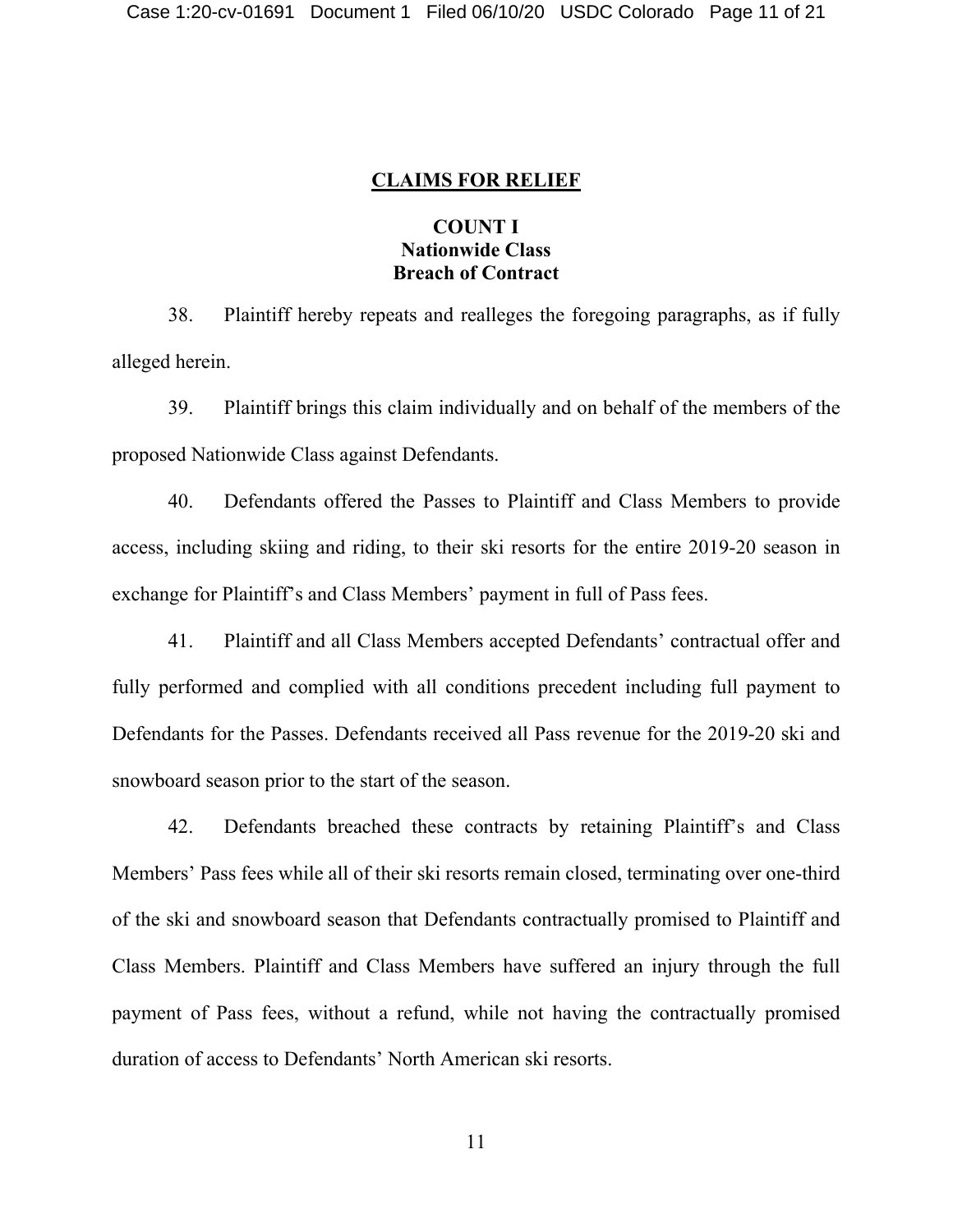# **COUNT II Nationwide Class Breach of Express Warranty**

43. Plaintiff hereby repeats and realleges the foregoing paragraphs, as if fully alleged herein.

44. Plaintiff brings this claim individually and on behalf of the members of the proposed Nationwide Class against Defendants.

45. Defendants made an express warranty in connection with their sale of the Passes that customers would have unlimited access to their ski resorts for the 2019-20 ski and snowboard season through, at some resorts, August 2020.

46. Defendants' affirmation of fact and promise in their marketing, web pages, and signage became part of the basis of the bargain between Defendants and Plaintiff and Class Members, thereby creating express warranties that the services would conform to Defendants' affirmation of fact, representations, promise, and description.

47. Plaintiff and all Class Members fully performed and complied with all conditions precedent including full payment to Defendants for the Passes.

48. Defendants breached their express warranty by failing to provide unlimited access to their ski resorts for the duration of the warranted ski and snowboard season.

49. Plaintiff and the Class Members were injured as a direct and proximate result of Defendants' breach because: (a) they would not have purchased or paid for Defendants' Passes absent Defendants' representations and omission of a warning that they would retain Class Members' Pass holder fees while all of their North America ski resorts are closed;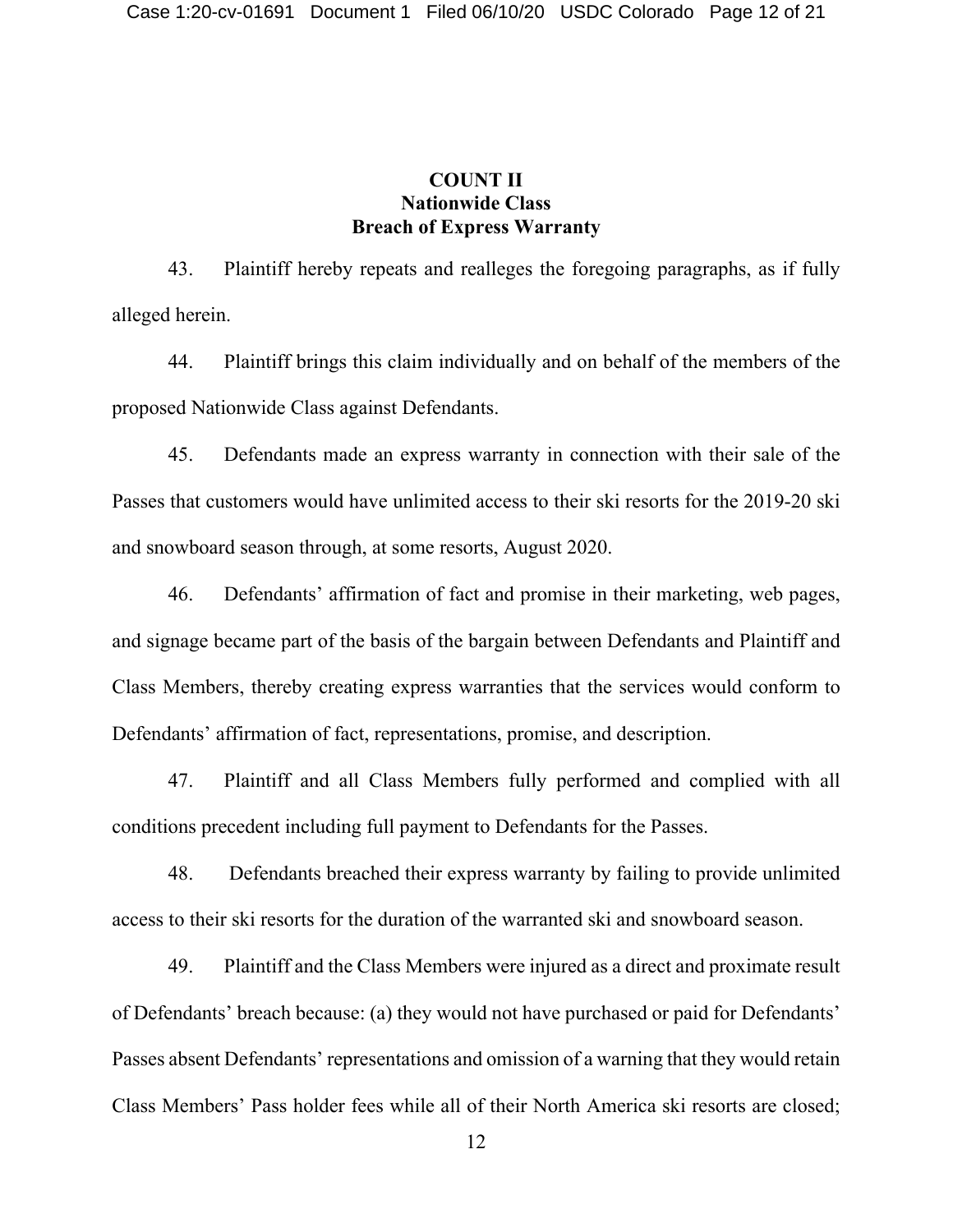(b) they would not have purchased Passes on the same terms absent Defendants' representations and omissions; (c) they paid a price premium for Defendants' Passes based on Defendants' misrepresentations and omissions; and (d) Defendants' Passes did not have the characteristics, benefits, or quantities as promised.

#### **COUNT III Nationwide Class Negligent Misrepresentation**

50. Plaintiff hereby repeats and realleges the foregoing paragraphs, as if fully alleged herein.

51. Plaintiff brings this claim individually and on behalf of the members of the proposed Nationwide Class against Defendants.

52. Defendants misrepresented that customers would have unlimited access to their ski resorts for the duration of the represented ski and snowboard season.

53. Defendants made these representations without knowledge of their truth or veracity.

54. Defendants negligently misrepresented and/or negligently omitted material facts about their Passes and services that their ski resorts would unconditionally be available for the entire 2019-20 ski and snowboard season through, at some resorts, August 2020.

55. The negligent misrepresentations and omissions made by Defendants, upon which Plaintiff and Class Members reasonably and justifiably relied, were intended to induce and actually induced Plaintiff and Class Members to purchase Defendants' Passes.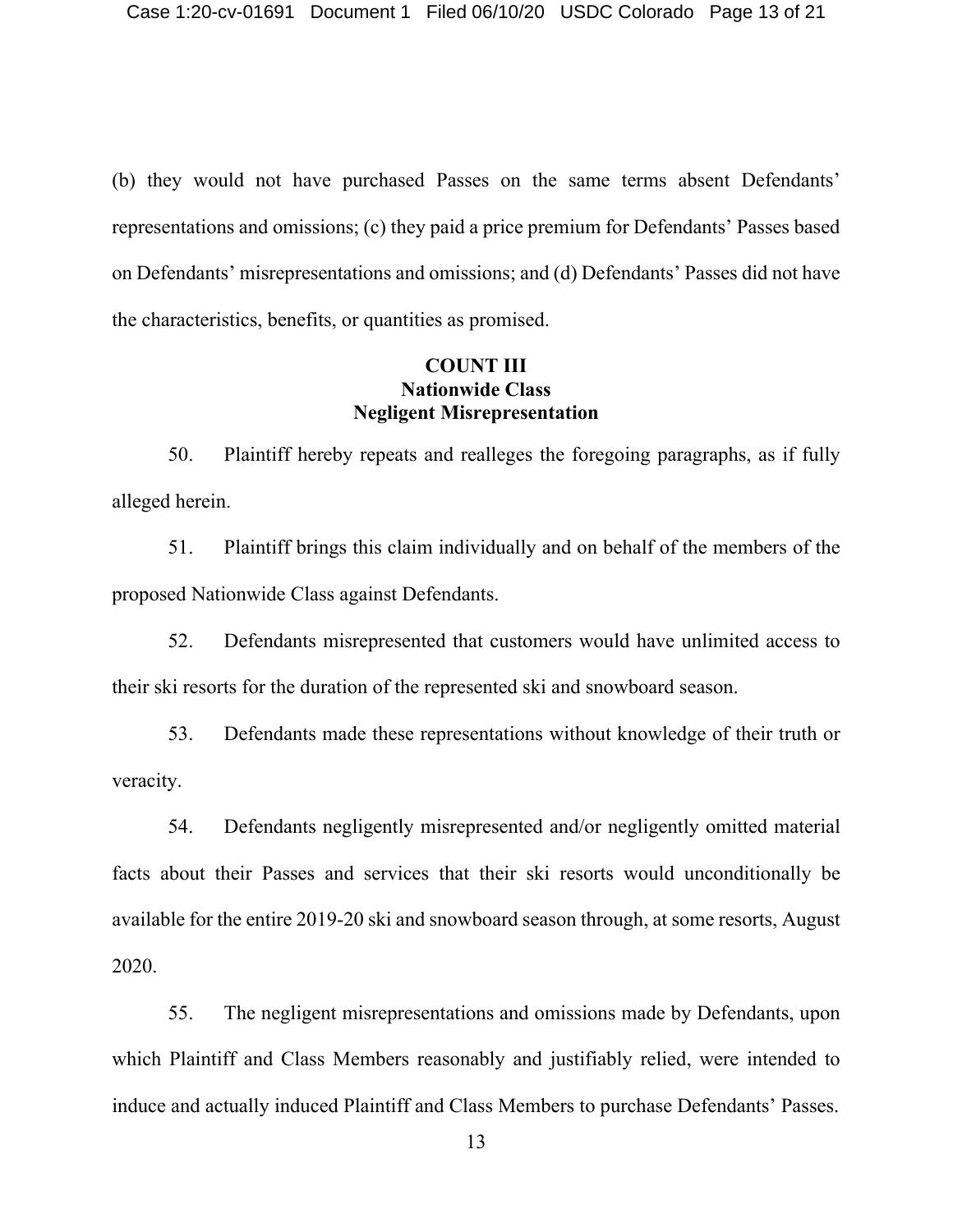56. As a result of Defendants' misrepresentations, Plaintiff and all Class Members made full payment to Defendants for the Passes before the 2019-20 ski and snowboard season began.

57. Plaintiff and the Class Members were injured as a direct and proximate result of Defendants' misrepresentations because: (a) they would not have purchased or paid for Defendants' Passes absent Defendants' representations and omission of a warning that they would retain Class Members' Pass holder fees while all of their North America ski resorts are closed; (b) they would not have purchased Passes on the same terms absent Defendants' representations and omissions; (c) they paid a price premium for Defendants' Passes based on Defendants' misrepresentations and omissions; and (d) Defendants' Passes did not have the characteristics, benefits, or quantities as promised.

58. The negligent actions of Defendants caused damage to Plaintiff and Class Members, who are entitled to damages and other legal and equitable relief as a result.

# **COUNT IV Nationwide Class Unjust Enrichment**

59. Plaintiff hereby repeats and realleges the foregoing paragraphs, as if fully alleged herein.

60. Plaintiff brings this claim individually and on behalf of the members of the proposed Nationwide Class against Defendant.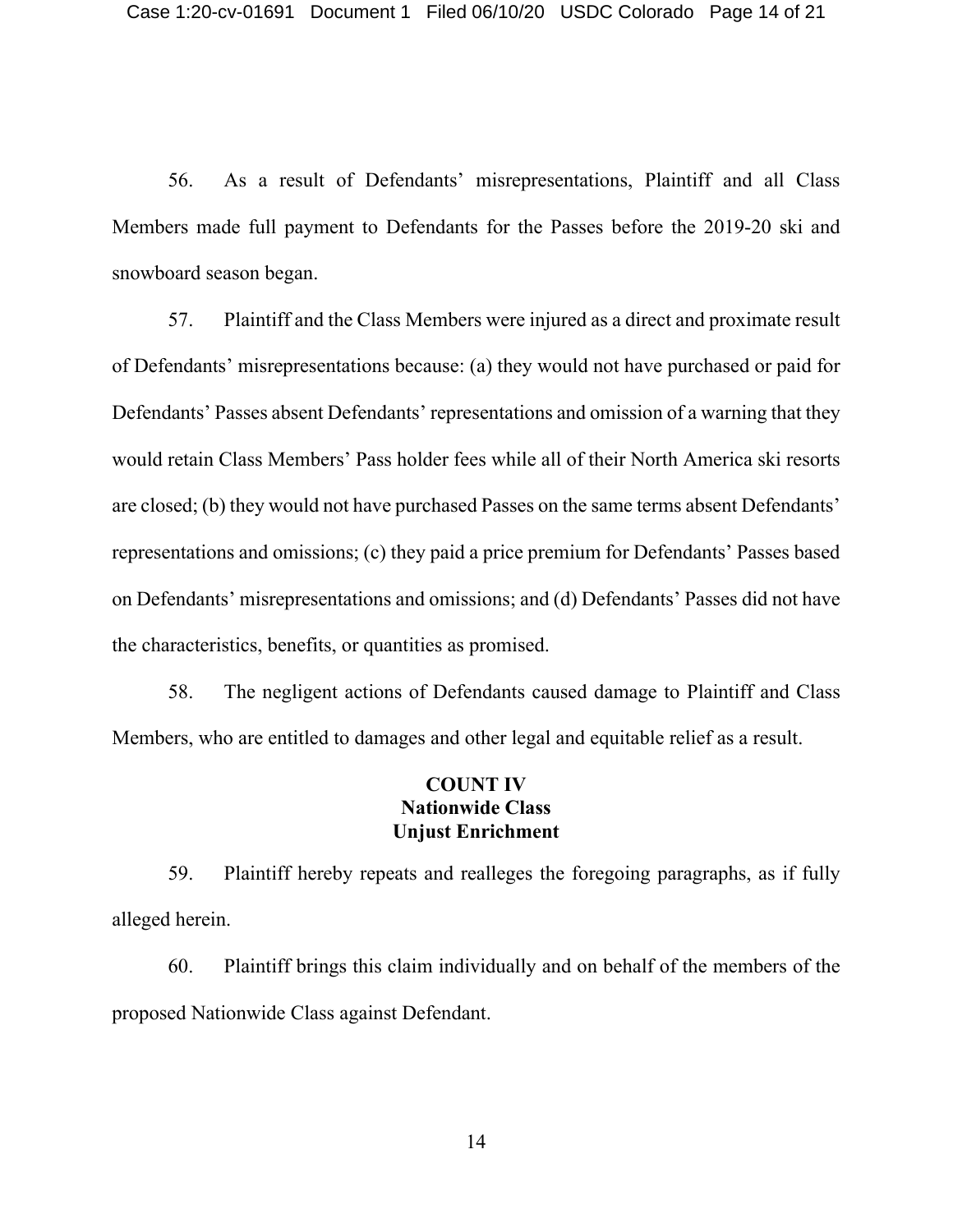61. Plaintiff and Class Members conferred benefits on Defendants by paying in advance of the start of the 2019-20 ski and snowboard season and in full for the Passes they purchased from Defendants.

62. Defendants have knowledge of such benefits and accepted those in full payments knowing the representations they made and services they were to provide in consideration for those payments, namely, unlimited skiing and riding at Defendants' ski resorts for the entirety of the represented 2019-20 season. Defendants developed the Pass program with the specific purpose to obtain nearly 100% of their ski revenues before the 2019-20 ski and snowboard season began.

63. As a result of the Alterra Closure, Defendants received 100% of the revenues for their Passes sold to Plaintiff and Class Members, but Defendants cancelled over onethird of the ski season depriving Plaintiff and Class Members of benefits for which they paid Defendants in full.

64. Defendants eliminated the vast majority of their employees and cut other operating costs that they otherwise would have incurred had Defendants kept their North America ski resorts open for the full 2019-20 ski and snowboard season, as they represented. Defendants have been unjustly enriched in retaining the revenues derived from Plaintiff and Class Members' Pass fees, while eliminating the costs for the services purchased by Plaintiff and Class Members with those Pass fees. Retention of those moneys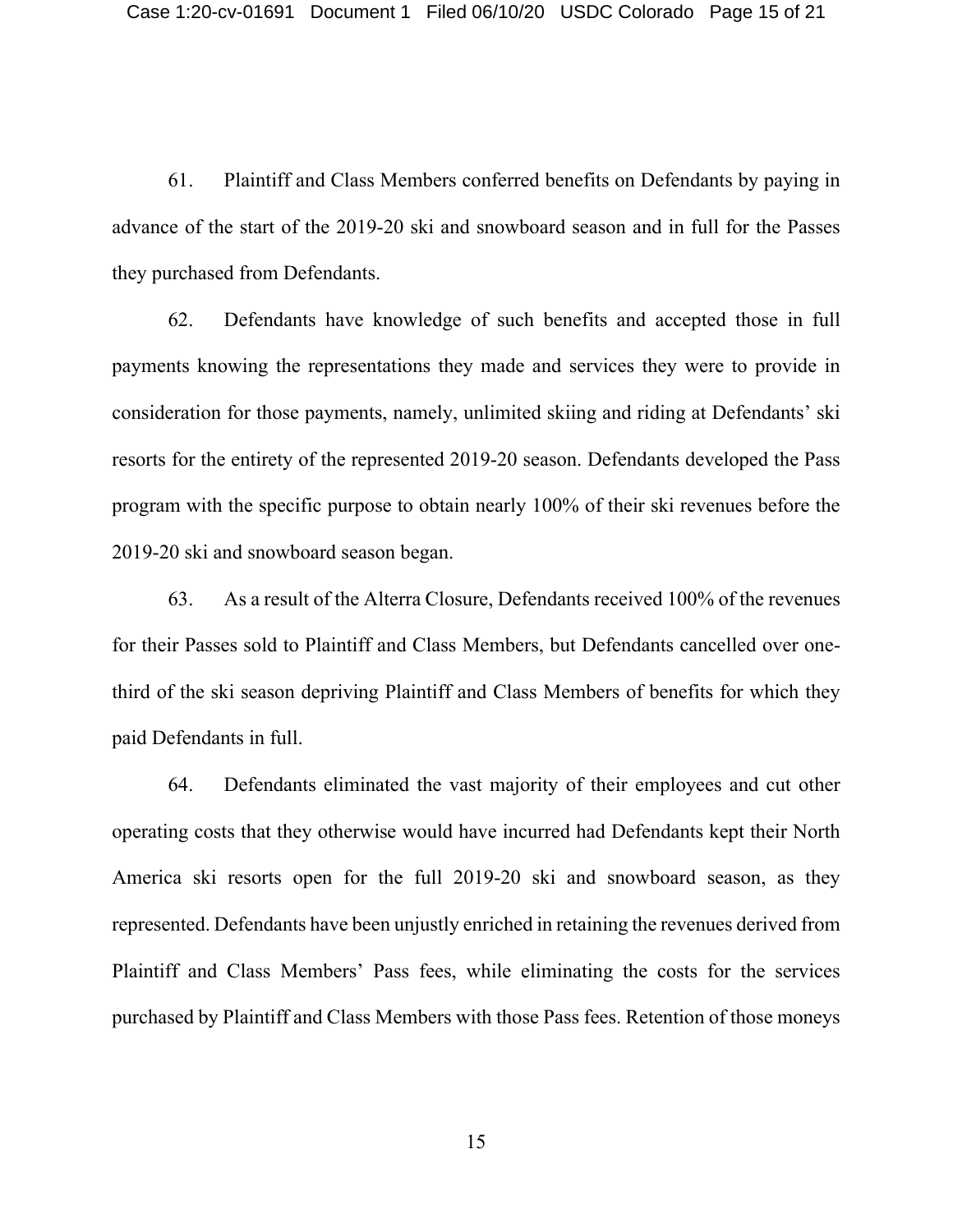under these circumstances is unfair, unjust and inequitable because Defendants are retaining their customers' full Pass fees while all of their ski resorts remain closed.

65. Because Defendants' retention of the non-gratuitous benefits conferred on them by Plaintiff and Class Members is unfair, unjust, and inequitable, Defendants must pay restitution to Plaintiff and Class Members for their unjust enrichment, as ordered by the Court.

# **COUNT V Nationwide Class Conversion**

66. Plaintiff hereby repeats and realleges the foregoing paragraphs, as if fully alleged herein.

67. Plaintiff brings this claim individually and on behalf of the members of the proposed Nationwide Class against Defendant.

68. Plaintiff and members of the Class had a right to a refund of their Pass fees once all of Defendants' ski resorts were and remain closed. Defendants intentionally retained the full amount of the Plaintiff's and Class Members' Pass fees while Defendants' ski resorts were closed. Plaintiff and Class Members did not consent to Defendants' retaining such fees while Defendants' ski resorts are closed.

69. Plaintiff and Class Members were harmed through Defendants' retention and conversion of their Pass fees for Defendants' own benefit; and Defendants' conduct was a substantial factor in causing Plaintiff and Class Members' harm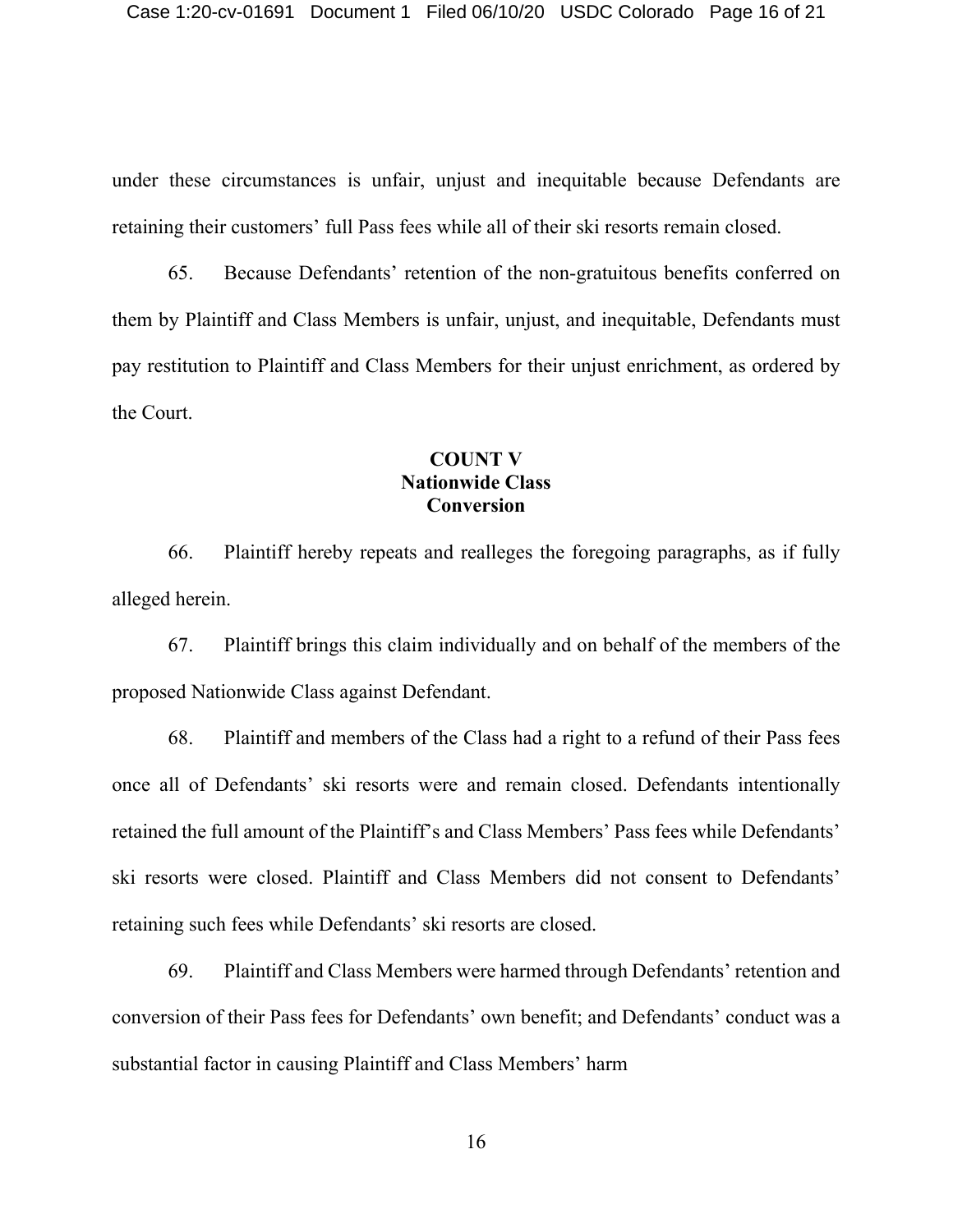# **COUNT VI Nationwide Class Violation of Colorado Consumer Protection Act, Colo. Rev. Stat. §§ 6-1-101,** *et seq***.**

70. Plaintiff hereby repeats and realleges the foregoing paragraphs, as if fully alleged herein.

71. Plaintiff brings this claim individually and on behalf of the members of the proposed Nationwide Class against Defendants or, alternatively, a Colorado Subclass.

72. Defendants are each a "person" as defined by Colo. Rev. Stat. § 6-1-102(6).

73. Plaintiff and Class Members, as well as the general public, are actual or potential consumers of the products and services offered by Defendants or successors in interest to actual consumers.

74. Defendants engaged in deceptive trade practices in the course of their business, in violation of Colo. Rev. Stat. § 6-1-105(1), including, but not limited to, by advertising nationwide that purchasers of their Passes have unlimited, unrestricted skiing and snowboarding at Defendants' North America ski resorts for the entire duration of the represented 2019-20 ski season through, at some resorts, August 2020.

75. By engaging in deceptive trade practices in the course of their business and vocation, directly or indirectly affecting the people of Colorado and all other states where Passes were sold, Defendants violated Colo. Rev. Stat. § 6-1-105(g) by representing that goods and services are of a particular standard or quality when they knew or should have known that they are of another.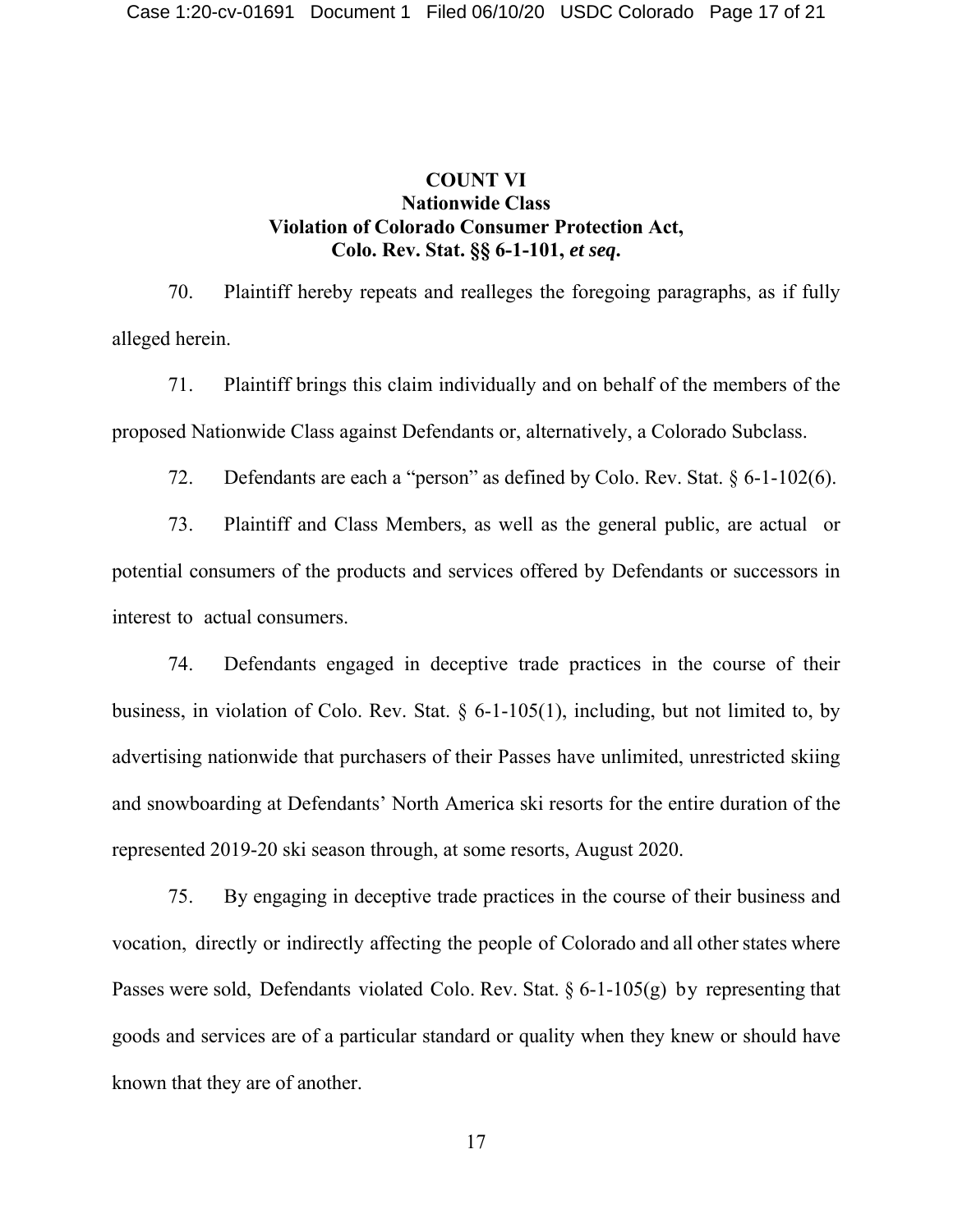76. In particular, Defendants represented that the purchasers of the Passes would obtain "unlimited access" at their North America ski resorts for duration of the entire ski season through, at some resorts, August 2020, when in fact Defendants knew or should known that in the event that they closed all of their North America ski resorts before the end of the ski season they would retain 100% of the price paid to Defendants for the Passes.

77. Defendants' representations and omissions were material because they were likely to deceive reasonable consumers if Defendants failed to keep their ski resorts open for the duration of the ski and snowboard season as represented and promised.

78. Plaintiff and the Class Members acted reasonably when they purchased Defendants' Passes based on their belief that Defendants' representations were true and lawful.

79. Defendants' actions violate Colorado's Consumer Protection Act, and recklessly disregarded Plaintiff's and Class Members' rights by accepting Plaintiff's and Class Members' payments in full for the Passes, which were represented to allow Pass holders the ability to ski and ride for the entire 2019-20 season, through, at some resorts, August 2020, but by prematurely closing their resorts and refusing to refund the fees paid by Plaintiff and Class Members.

80. As a direct and proximate result of Defendants' deceptive trade practices, Plaintiff and the Class Members suffered injuries to their legally protected interests, including because: (a) they would not have purchased or paid for Defendants' Passes absent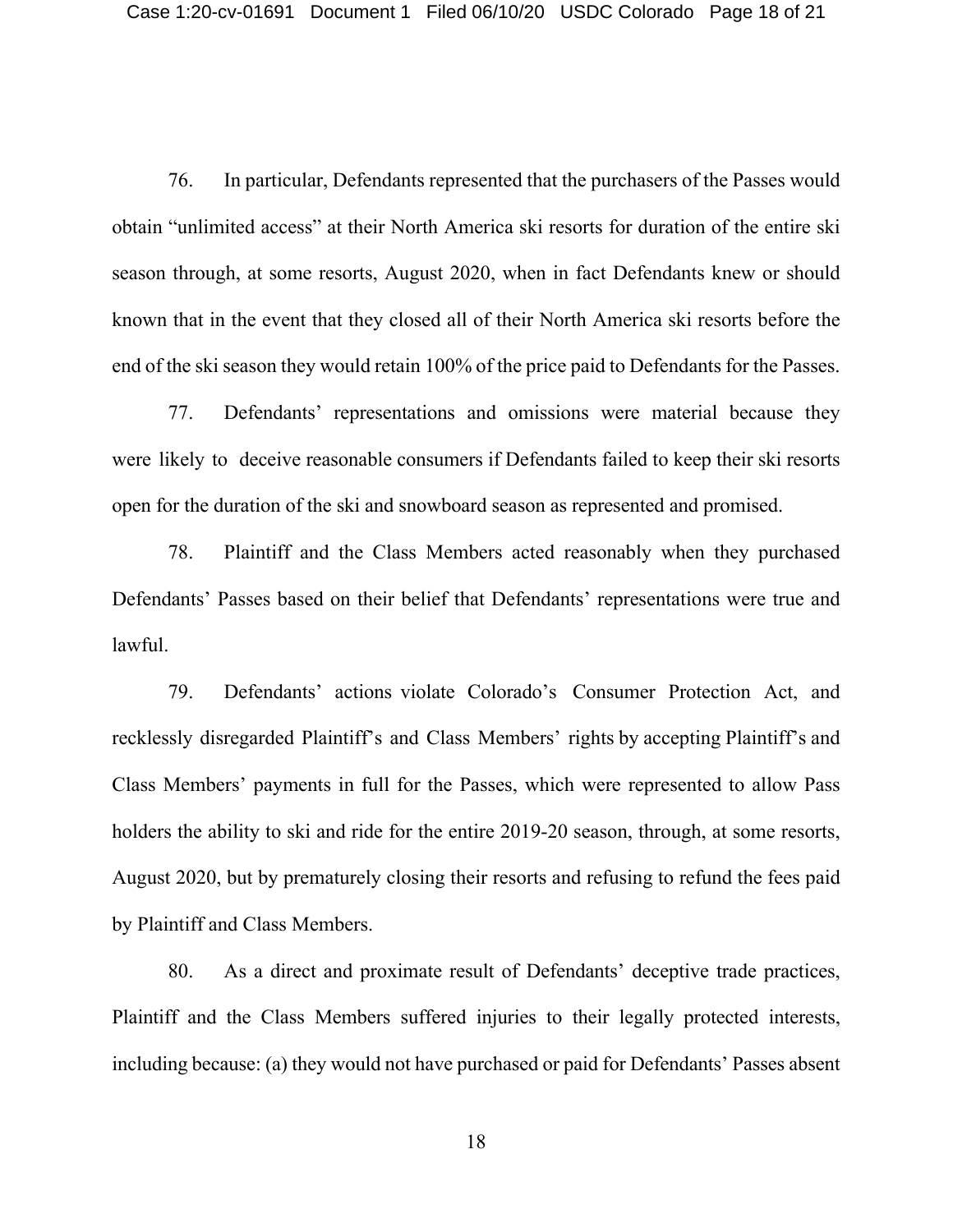Defendants' representations and omission of a warning that they would retain 100% of Class Members' Pass holder fees while all their ski resorts are closed; (b) they would not have purchased Passes on the same terms absent Defendants' representations and omissions; (c) they paid a price premium for Defendants' Passes based on Defendants' misrepresentations and omissions; and (d) Defendants' Passes did not have the characteristics, benefits, or quantities as promised.

81. Defendants' deceptive trade practices significantly impact the public because Defendants own and operate at least 15 North American ski resorts, market the Passes as providing access to "38 global winter destinations," and, on information and belief, sell a large number of ski passes to consumers located in Colorado and every other state.

82. Plaintiff and the Class Members seek all monetary and non-monetary relief allowed by law, including the greater of their: (a) actual damages, or (b) \$500, or (c) three times actual damages (for Defendants' bad faith conduct); injunctive relief; and reasonable attorneys' fees and costs.

#### **PRAYER FOR RELIEF**

WHEREFORE, Plaintiff, individually and on behalf of all others similarly situated, seek judgment against Defendants, as follows:

a) For an order certifying the Class under Rule 23 of the Federal Rules of Civil Procedure and naming Plaintiff as representative of the Class and Plaintiff's attorneys as Class Counsel to represent the Class Members;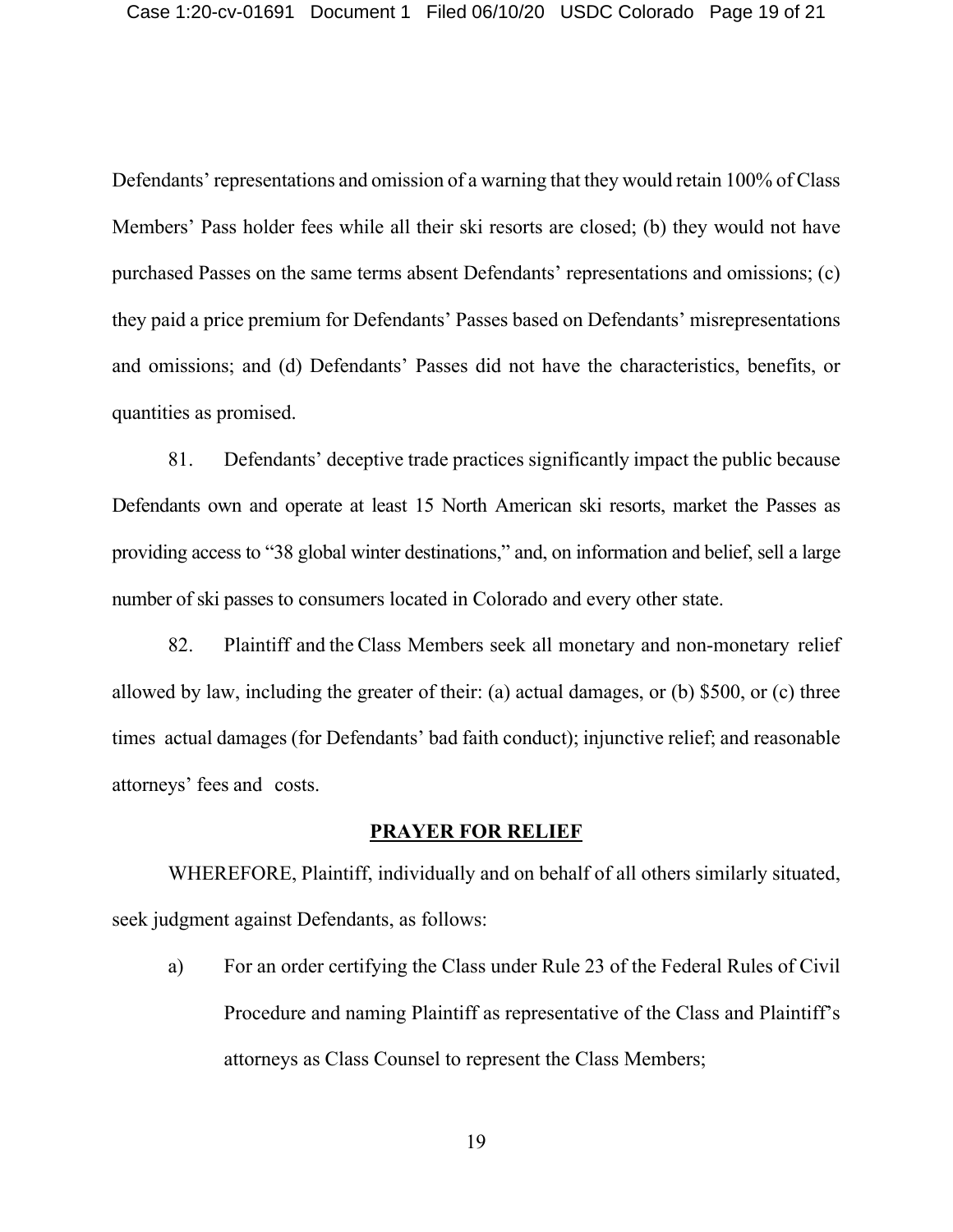- b) For an order declaring that Defendants' conduct violates the statutes and laws referenced herein;
- c) For an order finding in favor of Plaintiff and the Class on all counts asserted herein;
- d) For compensatory damages in an amount to be determined by the Court and/or jury;
- e) For prejudgment interest on all amounts awarded;
- f) For an order of restitution and all other forms of equitable monetary relief;
- g) For injunctive relief as pleaded or as the Court may deem proper; and
- h) For an order awarding Plaintiff and the Class their reasonable attorneys' fees and expenses and costs of suit.

# **JURY DEMAND**

Plaintiff demands a trial by jury on all causes of action and issues so triable.

Dated: June 10, 2020 */s/ Daniel E. Gustafson* 

Daniel E. Gustafson (MN #202241) Daniel C. Hedlund (MN #258337) *Not admitted in District of Colorado* Joshua J. Rissman (MN #391500) *Not admitted in District of Colorado* Mickey L. Stevens (MN #398549) *Not admitted in District of Colorado* **GUSTAFSON GLUEK PLLC** Canadian Pacific Plaza 120 South Sixth Street, Suite 2600 Minneapolis, MN 55402 Tel: (612) 333-8844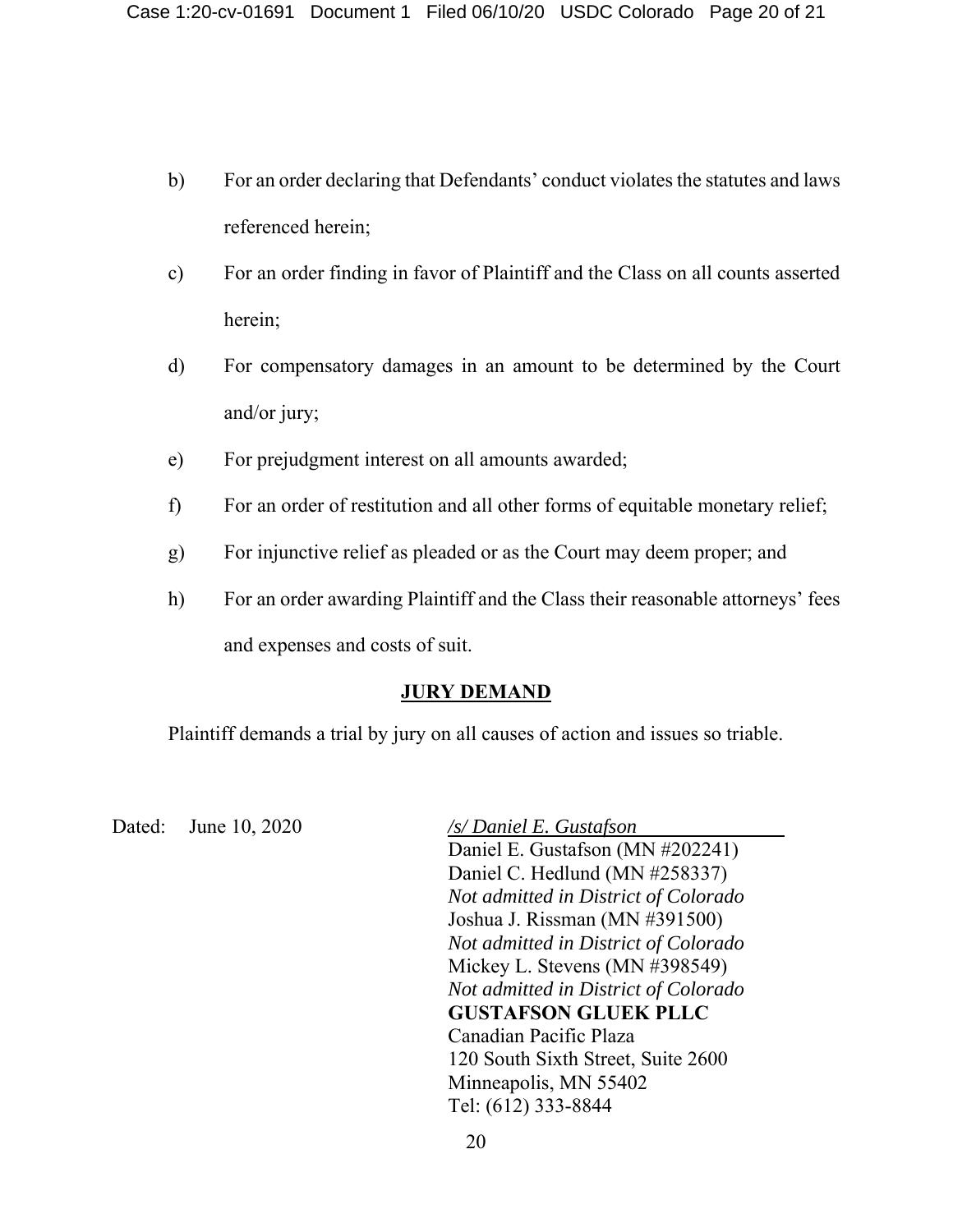dgustafson@gustafsongluek.com dhedlund@gustafsongluek.com jrissman@gustafsongluek.com mstevens@gustafsongluek.com

*Attorneys for Plaintiff Matt Simpson and the Proposed Class*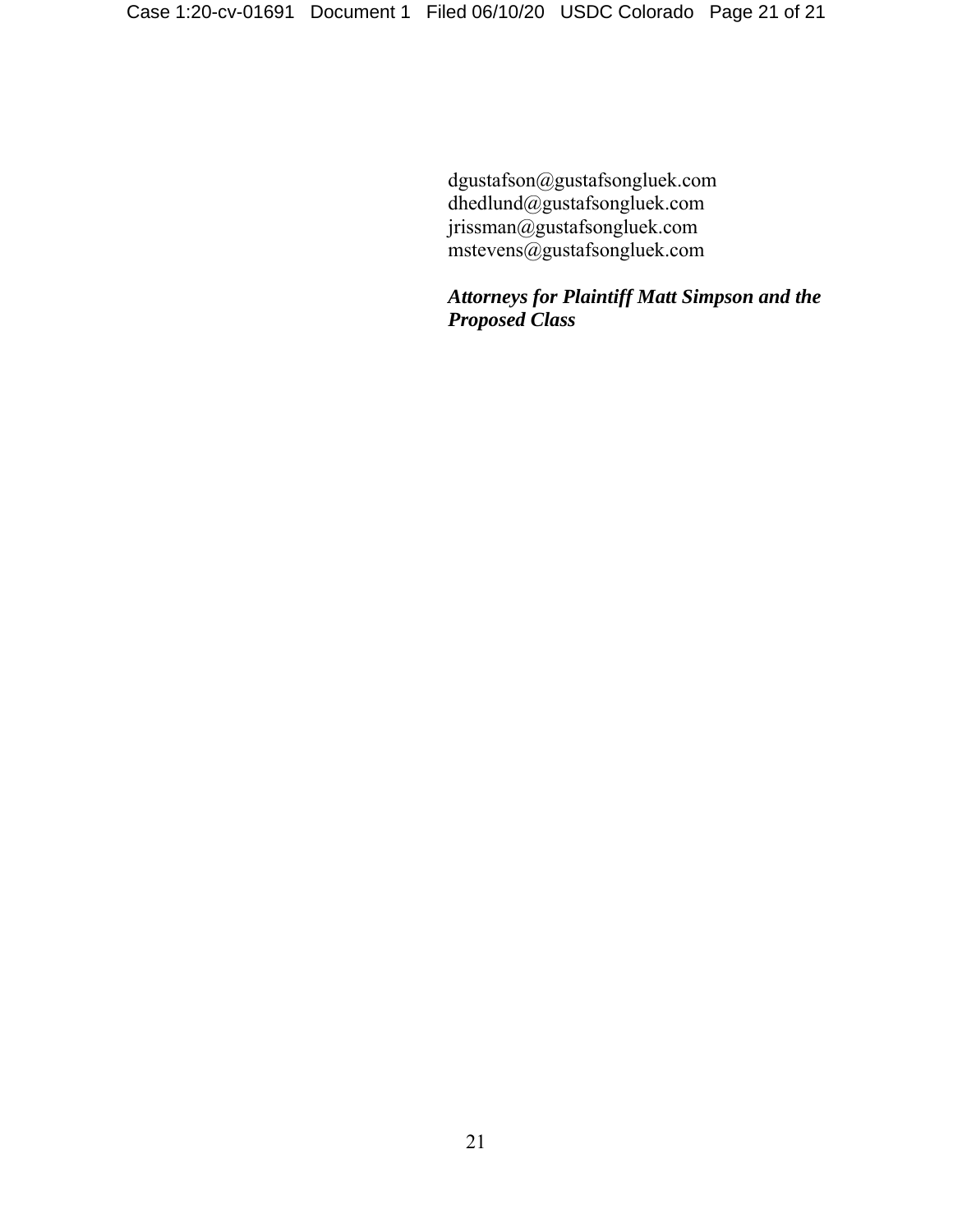Case 1:20-cv-01691 Document 1-1 Filed 06/10/20 USDC Colorado Page 1 of 1

District of Colorado

# JS 44 (Rev. 09/19) District of Colorado **CIVIL COVER SHEET**

The JS 44 civil cover sheet and the information contained herein neither replace nor supplement the filing and service of pleadings or other papers as required by law, except as provided by local rules of court. This form,

| <b>I.</b> (a) PLAINTIFFS                                                                                                                                                                                                                                                                                                                                                                                                                                                                                                                                                                                                                                                          |                                                                                                                                                                                                                                                                                                                                                                                                                                                                                                                                                                                                                              |                                                                                                                                                                                                                                                                                                                                                                                                                                                                                                                                                                                                                                                                                                                        |                        | <b>DEFENDANTS</b>                                                                                                                                                                                                                                                                                                                                                                                                                                  |                                                                                                                                                                                                                                                                                                                                                                                                                                                                                                                            |                                                                                                                                                                                                                                                                                                                                                                                                                                                                                                                                                                                                                                                                                                                                                                                    |
|-----------------------------------------------------------------------------------------------------------------------------------------------------------------------------------------------------------------------------------------------------------------------------------------------------------------------------------------------------------------------------------------------------------------------------------------------------------------------------------------------------------------------------------------------------------------------------------------------------------------------------------------------------------------------------------|------------------------------------------------------------------------------------------------------------------------------------------------------------------------------------------------------------------------------------------------------------------------------------------------------------------------------------------------------------------------------------------------------------------------------------------------------------------------------------------------------------------------------------------------------------------------------------------------------------------------------|------------------------------------------------------------------------------------------------------------------------------------------------------------------------------------------------------------------------------------------------------------------------------------------------------------------------------------------------------------------------------------------------------------------------------------------------------------------------------------------------------------------------------------------------------------------------------------------------------------------------------------------------------------------------------------------------------------------------|------------------------|----------------------------------------------------------------------------------------------------------------------------------------------------------------------------------------------------------------------------------------------------------------------------------------------------------------------------------------------------------------------------------------------------------------------------------------------------|----------------------------------------------------------------------------------------------------------------------------------------------------------------------------------------------------------------------------------------------------------------------------------------------------------------------------------------------------------------------------------------------------------------------------------------------------------------------------------------------------------------------------|------------------------------------------------------------------------------------------------------------------------------------------------------------------------------------------------------------------------------------------------------------------------------------------------------------------------------------------------------------------------------------------------------------------------------------------------------------------------------------------------------------------------------------------------------------------------------------------------------------------------------------------------------------------------------------------------------------------------------------------------------------------------------------|
| <b>Matt Simpson</b>                                                                                                                                                                                                                                                                                                                                                                                                                                                                                                                                                                                                                                                               |                                                                                                                                                                                                                                                                                                                                                                                                                                                                                                                                                                                                                              |                                                                                                                                                                                                                                                                                                                                                                                                                                                                                                                                                                                                                                                                                                                        |                        |                                                                                                                                                                                                                                                                                                                                                                                                                                                    | Alterra Mountain Company, Ikon Pass, Inc.                                                                                                                                                                                                                                                                                                                                                                                                                                                                                  |                                                                                                                                                                                                                                                                                                                                                                                                                                                                                                                                                                                                                                                                                                                                                                                    |
| (b) County of Residence of First Listed Plaintiff                                                                                                                                                                                                                                                                                                                                                                                                                                                                                                                                                                                                                                 |                                                                                                                                                                                                                                                                                                                                                                                                                                                                                                                                                                                                                              | Garfield                                                                                                                                                                                                                                                                                                                                                                                                                                                                                                                                                                                                                                                                                                               |                        |                                                                                                                                                                                                                                                                                                                                                                                                                                                    | County of Residence of First Listed Defendant                                                                                                                                                                                                                                                                                                                                                                                                                                                                              | Denver                                                                                                                                                                                                                                                                                                                                                                                                                                                                                                                                                                                                                                                                                                                                                                             |
|                                                                                                                                                                                                                                                                                                                                                                                                                                                                                                                                                                                                                                                                                   | (EXCEPT IN U.S. PLAINTIFF CASES)                                                                                                                                                                                                                                                                                                                                                                                                                                                                                                                                                                                             |                                                                                                                                                                                                                                                                                                                                                                                                                                                                                                                                                                                                                                                                                                                        |                        | NOTE:                                                                                                                                                                                                                                                                                                                                                                                                                                              | (IN U.S. PLAINTIFF CASES ONLY)<br>IN LAND CONDEMNATION CASES, USE THE LOCATION OF<br>THE TRACT OF LAND INVOLVED.                                                                                                                                                                                                                                                                                                                                                                                                           |                                                                                                                                                                                                                                                                                                                                                                                                                                                                                                                                                                                                                                                                                                                                                                                    |
| (c) Attorneys (Firm Name, Address, and Telephone Number)                                                                                                                                                                                                                                                                                                                                                                                                                                                                                                                                                                                                                          |                                                                                                                                                                                                                                                                                                                                                                                                                                                                                                                                                                                                                              |                                                                                                                                                                                                                                                                                                                                                                                                                                                                                                                                                                                                                                                                                                                        |                        | Attorneys (If Known)                                                                                                                                                                                                                                                                                                                                                                                                                               |                                                                                                                                                                                                                                                                                                                                                                                                                                                                                                                            |                                                                                                                                                                                                                                                                                                                                                                                                                                                                                                                                                                                                                                                                                                                                                                                    |
| Daniel E. Gustafson, Gustafson Gluek PLLC, 120 South 6th Street, Suite<br>2600, Minneapolis, MN 55402 (612) 333-8844                                                                                                                                                                                                                                                                                                                                                                                                                                                                                                                                                              |                                                                                                                                                                                                                                                                                                                                                                                                                                                                                                                                                                                                                              |                                                                                                                                                                                                                                                                                                                                                                                                                                                                                                                                                                                                                                                                                                                        |                        |                                                                                                                                                                                                                                                                                                                                                                                                                                                    |                                                                                                                                                                                                                                                                                                                                                                                                                                                                                                                            |                                                                                                                                                                                                                                                                                                                                                                                                                                                                                                                                                                                                                                                                                                                                                                                    |
| II. BASIS OF JURISDICTION (Place an "X" in One Box Only)                                                                                                                                                                                                                                                                                                                                                                                                                                                                                                                                                                                                                          |                                                                                                                                                                                                                                                                                                                                                                                                                                                                                                                                                                                                                              |                                                                                                                                                                                                                                                                                                                                                                                                                                                                                                                                                                                                                                                                                                                        |                        |                                                                                                                                                                                                                                                                                                                                                                                                                                                    |                                                                                                                                                                                                                                                                                                                                                                                                                                                                                                                            | <b>III. CITIZENSHIP OF PRINCIPAL PARTIES</b> (Place an "X" in One Box for Plaintiff                                                                                                                                                                                                                                                                                                                                                                                                                                                                                                                                                                                                                                                                                                |
| $\Box$ 1 U.S. Government<br>Plaintiff                                                                                                                                                                                                                                                                                                                                                                                                                                                                                                                                                                                                                                             | Federal Question<br>$\Box$ 3<br>(U.S. Government Not a Party)                                                                                                                                                                                                                                                                                                                                                                                                                                                                                                                                                                |                                                                                                                                                                                                                                                                                                                                                                                                                                                                                                                                                                                                                                                                                                                        |                        | (For Diversity Cases Only)<br><b>PTF</b><br>Citizen of This State                                                                                                                                                                                                                                                                                                                                                                                  | <b>DEF</b><br>$\mathbf{X}$ 1<br>$\Box$ 1<br>Incorporated or Principal Place<br>of Business In This State                                                                                                                                                                                                                                                                                                                                                                                                                   | and One Box for Defendant)<br><b>PTF</b><br>DEF<br>$\Box$ 4<br>$\mathbf{\propto}$ 4                                                                                                                                                                                                                                                                                                                                                                                                                                                                                                                                                                                                                                                                                                |
| $\Box$ 2 U.S. Government<br>Defendant                                                                                                                                                                                                                                                                                                                                                                                                                                                                                                                                                                                                                                             | $\mathbf{\times}$ 4 Diversity                                                                                                                                                                                                                                                                                                                                                                                                                                                                                                                                                                                                | (Indicate Citizenship of Parties in Item III)                                                                                                                                                                                                                                                                                                                                                                                                                                                                                                                                                                                                                                                                          |                        | Citizen of Another State<br>$\Box$ 2                                                                                                                                                                                                                                                                                                                                                                                                               | Incorporated and Principal Place<br>$\Box$ 2                                                                                                                                                                                                                                                                                                                                                                                                                                                                               | $\square$ 5<br>$\square$ 5<br>of Business In Another State                                                                                                                                                                                                                                                                                                                                                                                                                                                                                                                                                                                                                                                                                                                         |
|                                                                                                                                                                                                                                                                                                                                                                                                                                                                                                                                                                                                                                                                                   |                                                                                                                                                                                                                                                                                                                                                                                                                                                                                                                                                                                                                              |                                                                                                                                                                                                                                                                                                                                                                                                                                                                                                                                                                                                                                                                                                                        |                        | Citizen or Subject of a<br>$\Box$ 3<br>Foreign Country                                                                                                                                                                                                                                                                                                                                                                                             | $\Box$ 3 Foreign Nation                                                                                                                                                                                                                                                                                                                                                                                                                                                                                                    | $\Box$ 6<br>$\neg$ 6                                                                                                                                                                                                                                                                                                                                                                                                                                                                                                                                                                                                                                                                                                                                                               |
| IV. NATURE OF SUIT (Place an "X" in One Box Only)                                                                                                                                                                                                                                                                                                                                                                                                                                                                                                                                                                                                                                 |                                                                                                                                                                                                                                                                                                                                                                                                                                                                                                                                                                                                                              |                                                                                                                                                                                                                                                                                                                                                                                                                                                                                                                                                                                                                                                                                                                        |                        |                                                                                                                                                                                                                                                                                                                                                                                                                                                    |                                                                                                                                                                                                                                                                                                                                                                                                                                                                                                                            | Click here for: Nature of Suit Code Descriptions.                                                                                                                                                                                                                                                                                                                                                                                                                                                                                                                                                                                                                                                                                                                                  |
| <b>CONTRACT</b><br>$\Box$ 110 Insurance<br>$\Box$ 120 Marine<br>$\Box$ 130 Miller Act<br>$\Box$ 140 Negotiable Instrument<br>$\Box$ 150 Recovery of Overpayment<br>& Enforcement of Judgment<br>151 Medicare Act<br>152 Recovery of Defaulted<br><b>Student Loans</b><br>(Excludes Veterans)<br>$\Box$ 153 Recovery of Overpayment<br>of Veteran's Benefits<br>160 Stockholders' Suits<br>X 190 Other Contract<br>195 Contract Product Liability<br>$\Box$ 196 Franchise<br><b>REAL PROPERTY</b><br>$\Box$ 210 Land Condemnation<br>220 Foreclosure<br>$\Box$ 230 Rent Lease & Ejectment<br>$\Box$ 240 Torts to Land<br>245 Tort Product Liability<br>290 All Other Real Property | PERSONAL INJURY<br>$\Box$ 310 Airplane<br>□ 315 Airplane Product<br>Liability<br>□ 320 Assault, Libel &<br>Slander<br>330 Federal Employers'<br>Liability<br>340 Marine<br>345 Marine Product<br>Liability<br>350 Motor Vehicle<br>□ 355 Motor Vehicle<br>Product Liability<br>360 Other Personal<br>Injury<br>$\Box$ 362 Personal Injury -<br>Medical Malpractice<br><b>CIVIL RIGHTS</b><br>$\Box$ 440 Other Civil Rights<br>$\Box$ 441 Voting<br>$\Box$ 442 Employment<br>$\Box$ 443 Housing/<br>Accommodations<br>$\Box$ 445 Amer. w/Disabilities -<br>Employment<br>446 Amer. w/Disabilities -<br>Other<br>448 Education | <b>TORTS</b><br>PERSONAL INJURY<br>$\Box$ 365 Personal Injury -<br>Product Liability<br>$\Box$ 367 Health Care/<br>Pharmaceutical<br>Personal Injury<br>Product Liability<br>368 Asbestos Personal<br><b>Injury Product</b><br>Liability<br>PERSONAL PROPERTY<br>370 Other Fraud<br>$\Box$ 371 Truth in Lending<br>380 Other Personal<br>Property Damage<br>385 Property Damage<br>Product Liability<br>PRISONER PETITIONS<br><b>Habeas Corpus:</b><br>463 Alien Detainee<br>$\Box$ 510 Motions to Vacate<br>Sentence<br>□ 530 General<br>535 Death Penalty<br>Other:<br>$\Box$ 540 Mandamus & Other<br>$\Box$ 550 Civil Rights<br>555 Prison Condition<br>$\Box$ 560 Civil Detainee -<br>Conditions of<br>Confinement |                        | <b>FORFEITURE/PENALTY</b><br>5 625 Drug Related Seizure<br>of Property 21 USC 881<br>$\Box$ 690 Other<br><b>LABOR</b><br>710 Fair Labor Standards<br>Act<br>720 Labor/Management<br>Relations<br>740 Railway Labor Act<br>751 Family and Medical<br>Leave Act<br>790 Other Labor Litigation<br>791 Employee Retirement<br>Income Security Act<br><b>IMMIGRATION</b><br>□ 462 Naturalization Application<br>$\Box$ 465 Other Immigration<br>Actions | <b>BANKRUPTCY</b><br>1422 Appeal 28 USC 158<br>$\Box$ 423 Withdrawal<br>28 USC 157<br><b>PROPERTY RIGHTS</b><br>$\Box$ 820 Copyrights<br>□ 830 Patent<br>335 Patent - Abbreviated<br>New Drug Application<br>□ 840 Trademark<br><b>SOCIAL SECURITY</b><br>$\Box$ 861 HIA (1395ff)<br><b>1</b> 862 Black Lung (923)<br>$\Box$ 863 DIWC/DIWW (405(g))<br>□ 864 SSID Title XVI<br>$\Box$ 865 RSI (405(g))<br><b>FEDERAL TAX SUITS</b><br>□ 870 Taxes (U.S. Plaintiff<br>or Defendant)<br>□ 871 IRS-Third Party<br>26 USC 7609 | <b>OTHER STATUTES</b><br>□ 375 False Claims Act<br>$\Box$ 376 Qui Tam (31 USC)<br>3729(a)<br>1 400 State Reapportionment<br>$\Box$ 410 Antitrust<br>$\Box$ 430 Banks and Banking<br>$\Box$ 450 Commerce<br>$\Box$ 460 Deportation<br>1 470 Racketeer Influenced and<br>Corrupt Organizations<br>480 Consumer Credit<br>(15 USC 1681 or 1692)<br>1485 Telephone Consumer<br>Protection Act<br>$\Box$ 490 Cable/Sat TV<br>□ 850 Securities/Commodities/<br>Exchange<br>1 890 Other Statutory Actions<br>□ 891 Agricultural Acts<br><b>1 893 Environmental Matters</b><br>□ 895 Freedom of Information<br>Act<br>□ 896 Arbitration<br>□ 899 Administrative Procedure<br>Act/Review or Appeal of<br><b>Agency Decision</b><br>$\Box$ 950 Constitutionality of<br><b>State Statutes</b> |
| V. ORIGIN (Place an "X" in One Box Only)                                                                                                                                                                                                                                                                                                                                                                                                                                                                                                                                                                                                                                          |                                                                                                                                                                                                                                                                                                                                                                                                                                                                                                                                                                                                                              |                                                                                                                                                                                                                                                                                                                                                                                                                                                                                                                                                                                                                                                                                                                        |                        |                                                                                                                                                                                                                                                                                                                                                                                                                                                    |                                                                                                                                                                                                                                                                                                                                                                                                                                                                                                                            |                                                                                                                                                                                                                                                                                                                                                                                                                                                                                                                                                                                                                                                                                                                                                                                    |
| $\mathbb{X}$ 1 Original<br>Proceeding                                                                                                                                                                                                                                                                                                                                                                                                                                                                                                                                                                                                                                             | $\Box$ 2 Removed from<br>$\Box$ 3<br><b>State Court</b>                                                                                                                                                                                                                                                                                                                                                                                                                                                                                                                                                                      | Remanded from<br>Appellate Court                                                                                                                                                                                                                                                                                                                                                                                                                                                                                                                                                                                                                                                                                       | $\Box$ 4 Reinstated or | $\Box$ 5 Transferred from<br>Reopened<br>(specify)                                                                                                                                                                                                                                                                                                                                                                                                 | $\Box$ 6<br>Multidistrict<br>Litigation -<br><b>Another District</b><br>Transfer                                                                                                                                                                                                                                                                                                                                                                                                                                           | $\Box$ 8 Multidistrict<br>Litigation -<br>Direct File                                                                                                                                                                                                                                                                                                                                                                                                                                                                                                                                                                                                                                                                                                                              |
| VI. CAUSE OF ACTION                                                                                                                                                                                                                                                                                                                                                                                                                                                                                                                                                                                                                                                               | Brief description of cause:                                                                                                                                                                                                                                                                                                                                                                                                                                                                                                                                                                                                  | Class Action Fairness Act, 28 U.S.C. § 1332(d)                                                                                                                                                                                                                                                                                                                                                                                                                                                                                                                                                                                                                                                                         |                        | Cite the U.S. Civil Statute under which you are filing (Do not cite jurisdictional statutes unless diversity):<br>Breach of contract and other claims resulting from Defendants closing ski resorts                                                                                                                                                                                                                                                |                                                                                                                                                                                                                                                                                                                                                                                                                                                                                                                            | <b>AP Docket</b>                                                                                                                                                                                                                                                                                                                                                                                                                                                                                                                                                                                                                                                                                                                                                                   |
| <b>VII. REQUESTED IN</b><br><b>COMPLAINT:</b>                                                                                                                                                                                                                                                                                                                                                                                                                                                                                                                                                                                                                                     | ⊠<br>UNDER RULE 23, F.R.Cv.P.                                                                                                                                                                                                                                                                                                                                                                                                                                                                                                                                                                                                | CHECK IF THIS IS A CLASS ACTION                                                                                                                                                                                                                                                                                                                                                                                                                                                                                                                                                                                                                                                                                        |                        | <b>DEMAND \$</b>                                                                                                                                                                                                                                                                                                                                                                                                                                   | <b>JURY DEMAND:</b>                                                                                                                                                                                                                                                                                                                                                                                                                                                                                                        | CHECK YES only if demanded in complaint:<br>X Yes<br>$\Box$ No                                                                                                                                                                                                                                                                                                                                                                                                                                                                                                                                                                                                                                                                                                                     |
| VIII. RELATED CASE(S)<br><b>IF ANY</b>                                                                                                                                                                                                                                                                                                                                                                                                                                                                                                                                                                                                                                            | (See instructions):                                                                                                                                                                                                                                                                                                                                                                                                                                                                                                                                                                                                          | <b>JUDGE</b>                                                                                                                                                                                                                                                                                                                                                                                                                                                                                                                                                                                                                                                                                                           |                        | Judge Raymond P. Moore                                                                                                                                                                                                                                                                                                                                                                                                                             | DOCKET NUMBER                                                                                                                                                                                                                                                                                                                                                                                                                                                                                                              | 20-cv-01057-RM                                                                                                                                                                                                                                                                                                                                                                                                                                                                                                                                                                                                                                                                                                                                                                     |
| <b>DATE</b><br>06/10/2020<br><b>FOR OFFICE USE ONLY</b>                                                                                                                                                                                                                                                                                                                                                                                                                                                                                                                                                                                                                           |                                                                                                                                                                                                                                                                                                                                                                                                                                                                                                                                                                                                                              | SIGNATURE OF ATTORNEY OF RECORD<br>s/ Daniel E. Gustafson                                                                                                                                                                                                                                                                                                                                                                                                                                                                                                                                                                                                                                                              |                        |                                                                                                                                                                                                                                                                                                                                                                                                                                                    |                                                                                                                                                                                                                                                                                                                                                                                                                                                                                                                            |                                                                                                                                                                                                                                                                                                                                                                                                                                                                                                                                                                                                                                                                                                                                                                                    |
| RECEIPT#                                                                                                                                                                                                                                                                                                                                                                                                                                                                                                                                                                                                                                                                          | <b>AMOUNT</b>                                                                                                                                                                                                                                                                                                                                                                                                                                                                                                                                                                                                                | <b>APPLYING IFP</b>                                                                                                                                                                                                                                                                                                                                                                                                                                                                                                                                                                                                                                                                                                    |                        | <b>JUDGE</b>                                                                                                                                                                                                                                                                                                                                                                                                                                       | MAG. JUDGE                                                                                                                                                                                                                                                                                                                                                                                                                                                                                                                 |                                                                                                                                                                                                                                                                                                                                                                                                                                                                                                                                                                                                                                                                                                                                                                                    |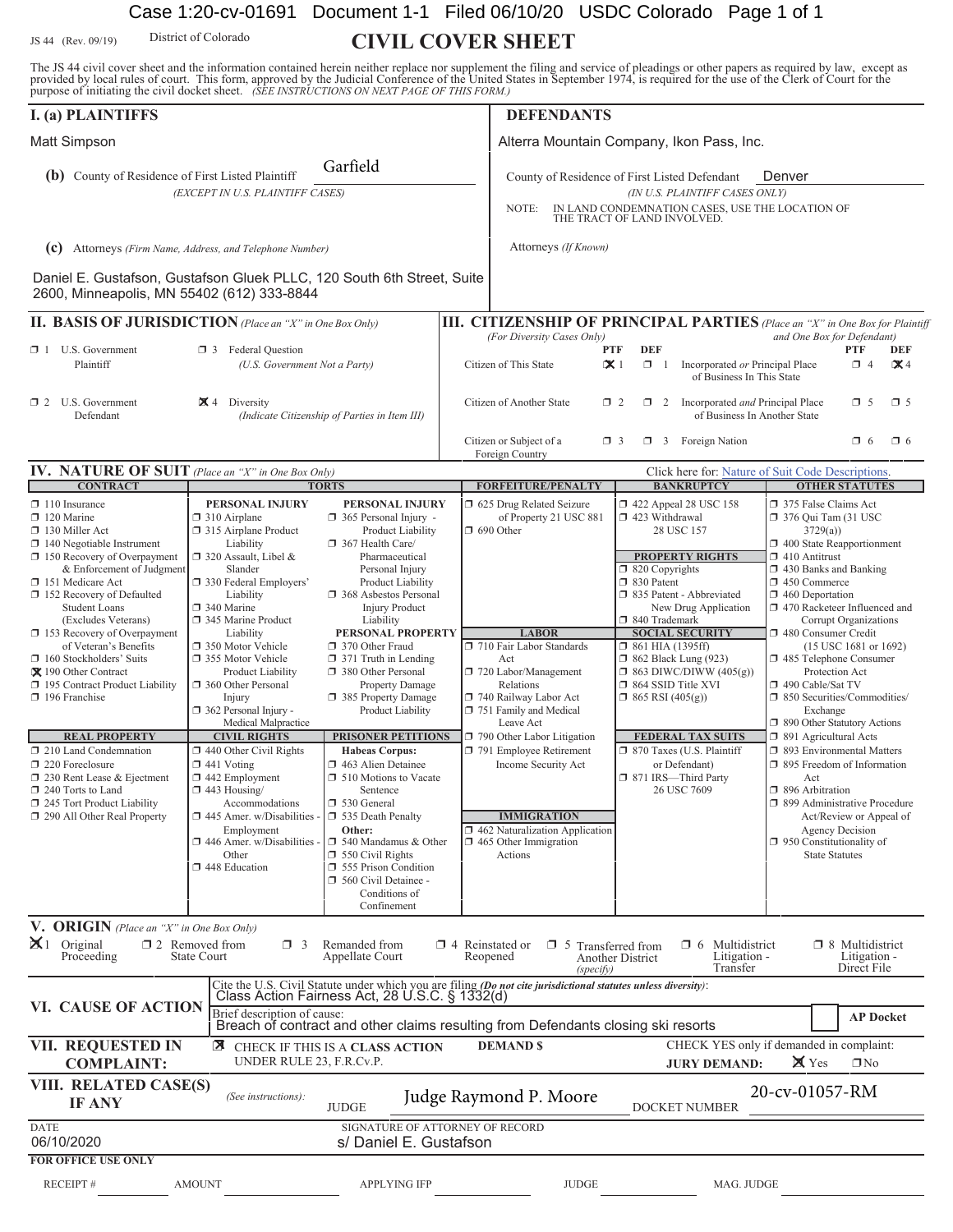AO 440 (Rev. 06/12) Summons in a Civil Action

|                                                                             | <b>UNITED STATES DISTRICT COURT</b><br>for the |
|-----------------------------------------------------------------------------|------------------------------------------------|
| <b>MATT SIMPSON</b>                                                         | District of Colorado                           |
| Plaintiff(s)<br>V.<br>ALTERRA MOUNTAIN COMPANY and<br><b>IKON PASS INC.</b> | Civil Action No.                               |
| Defendant(s)                                                                | <b>SUMMONS IN A CIVIL ACTION</b>               |

To: *(Defendant's name and address)* ALTERRA MOUNTAIN COMPANY c/o Corporation Service Company 251 Little Falls Dr. Wilmington, DE 19808

A lawsuit has been filed against you.

Within 21 days after service of this summons on you (not counting the day you received it) — or 60 days if you are the United States or a United States agency, or an officer or employee of the United States described in Fed. R. Civ. P. 12 (a)(2) or (3) — you must serve on the plaintiff an answer to the attached complaint or a motion under Rule 12 of the Federal Rules of Civil Procedure. The answer or motion must be served on the plaintiff or plaintiff's attorney, whose name and address are:

Daniel E. Gustafson Gustafson Gluek PLLC 120 South 6th Street, Suite 2600 Minneapolis, MN 55402

If you fail to respond, judgment by default will be entered against you for the relief demanded in the complaint. You also must file your answer or motion with the court.

*CLERK OF COURT*

Date:

*Signature of Clerk or Deputy Clerk*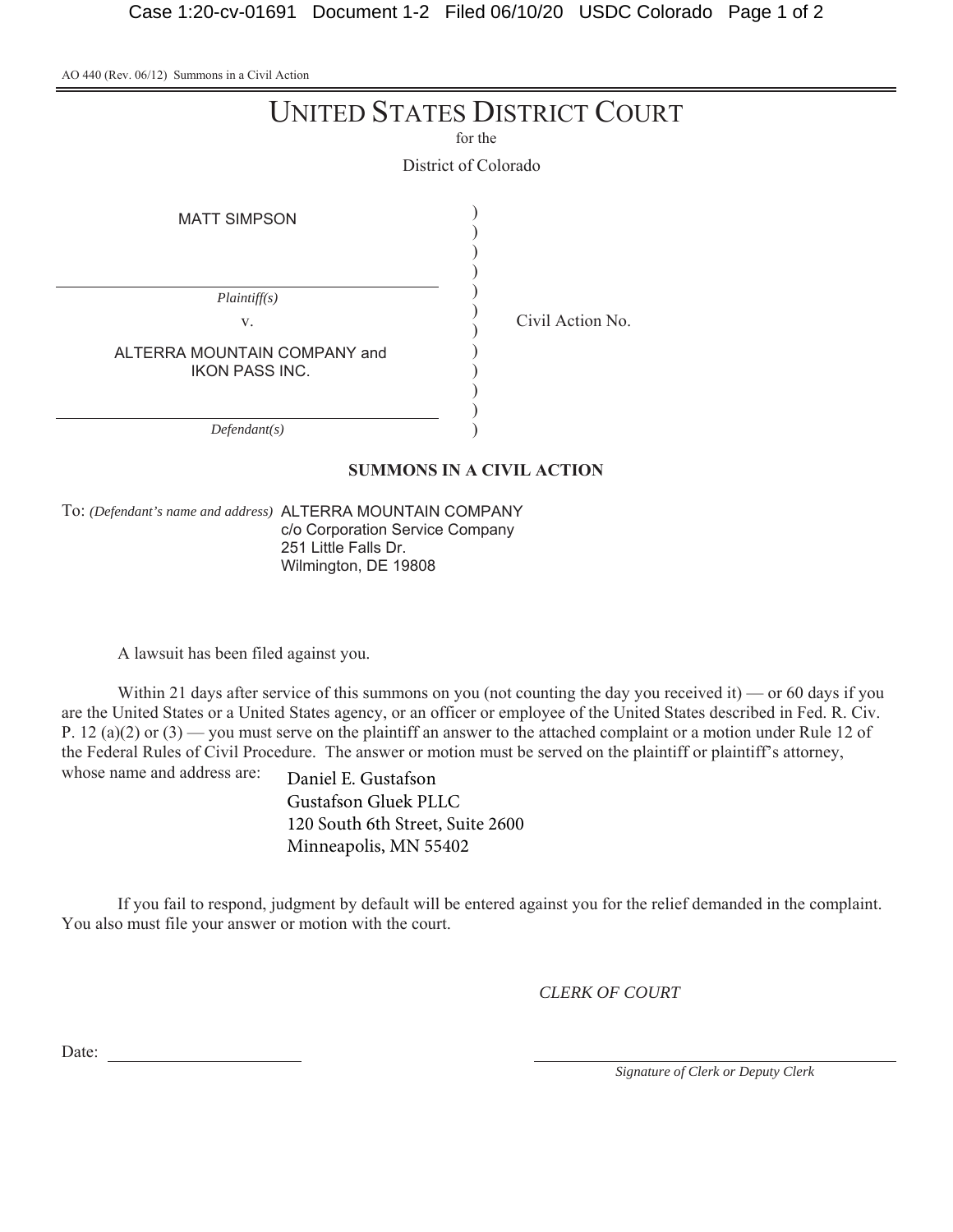AO 440 (Rev. 06/12) Summons in a Civil Action (Page 2)

Civil Action No.

#### **PROOF OF SERVICE**

*(This section should not be filed with the court unless required by Fed. R. Civ. P. 4 (l))*

| ; or<br>$\Box$ I left the summons at the individual's residence or usual place of abode with (name)<br>, a person of suitable age and discretion who resides there,<br>, and mailed a copy to the individual's last known address; or<br>, who is<br><u> 1989 - Johann Barn, fransk politik (d. 1989)</u><br>$\frac{1}{2}$ or |
|-------------------------------------------------------------------------------------------------------------------------------------------------------------------------------------------------------------------------------------------------------------------------------------------------------------------------------|
|                                                                                                                                                                                                                                                                                                                               |
|                                                                                                                                                                                                                                                                                                                               |
|                                                                                                                                                                                                                                                                                                                               |
|                                                                                                                                                                                                                                                                                                                               |
|                                                                                                                                                                                                                                                                                                                               |
|                                                                                                                                                                                                                                                                                                                               |
|                                                                                                                                                                                                                                                                                                                               |
|                                                                                                                                                                                                                                                                                                                               |
|                                                                                                                                                                                                                                                                                                                               |
| ; or<br><u> 1989 - Johann Barbara, martxa alemaniar arg</u>                                                                                                                                                                                                                                                                   |
|                                                                                                                                                                                                                                                                                                                               |
| for services, for a total of \$<br>0.00                                                                                                                                                                                                                                                                                       |
|                                                                                                                                                                                                                                                                                                                               |
|                                                                                                                                                                                                                                                                                                                               |
| Server's signature                                                                                                                                                                                                                                                                                                            |
| Printed name and title                                                                                                                                                                                                                                                                                                        |
|                                                                                                                                                                                                                                                                                                                               |

*Server's address*

Additional information regarding attempted service, etc: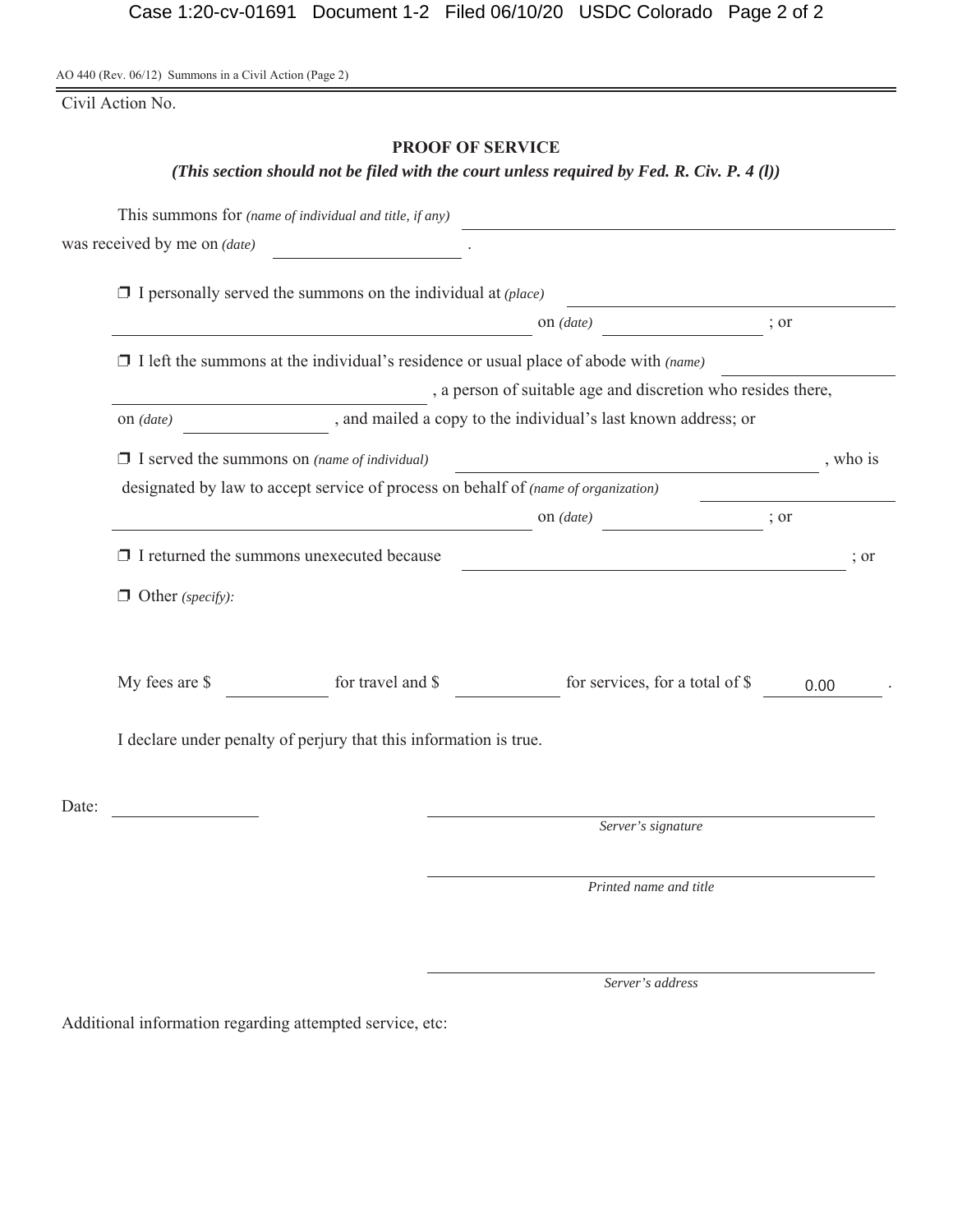AO 440 (Rev. 06/12) Summons in a Civil Action

|                                                                             | <b>UNITED STATES DISTRICT COURT</b><br>for the |
|-----------------------------------------------------------------------------|------------------------------------------------|
|                                                                             | District of Colorado                           |
| <b>MATT SIMPSON</b>                                                         |                                                |
| Plaintiff(s)<br>V.<br>ALTERRA MOUNTAIN COMPANY and<br><b>IKON PASS INC.</b> | Civil Action No.                               |
| Defendant(s)                                                                |                                                |

#### **SUMMONS IN A CIVIL ACTION**

To: *(Defendant's name and address)* Ikon Pass, Inc.

c/o Corporation Service Company 251 Little Falls Dr. Wilmington, DE 19808

A lawsuit has been filed against you.

Within 21 days after service of this summons on you (not counting the day you received it) — or 60 days if you are the United States or a United States agency, or an officer or employee of the United States described in Fed. R. Civ. P. 12 (a)(2) or  $(3)$  — you must serve on the plaintiff an answer to the attached complaint or a motion under Rule 12 of the Federal Rules of Civil Procedure. The answer or motion must be served on the plaintiff or plaintiff's attorney, whose name and address are:

Daniel E. Gustafson Gustafson Gluek PLLC 120 South 6th Street, Suite 2600 Minneapolis, MN 55402

If you fail to respond, judgment by default will be entered against you for the relief demanded in the complaint. You also must file your answer or motion with the court.

*CLERK OF COURT*

Date:

*Signature of Clerk or Deputy Clerk*